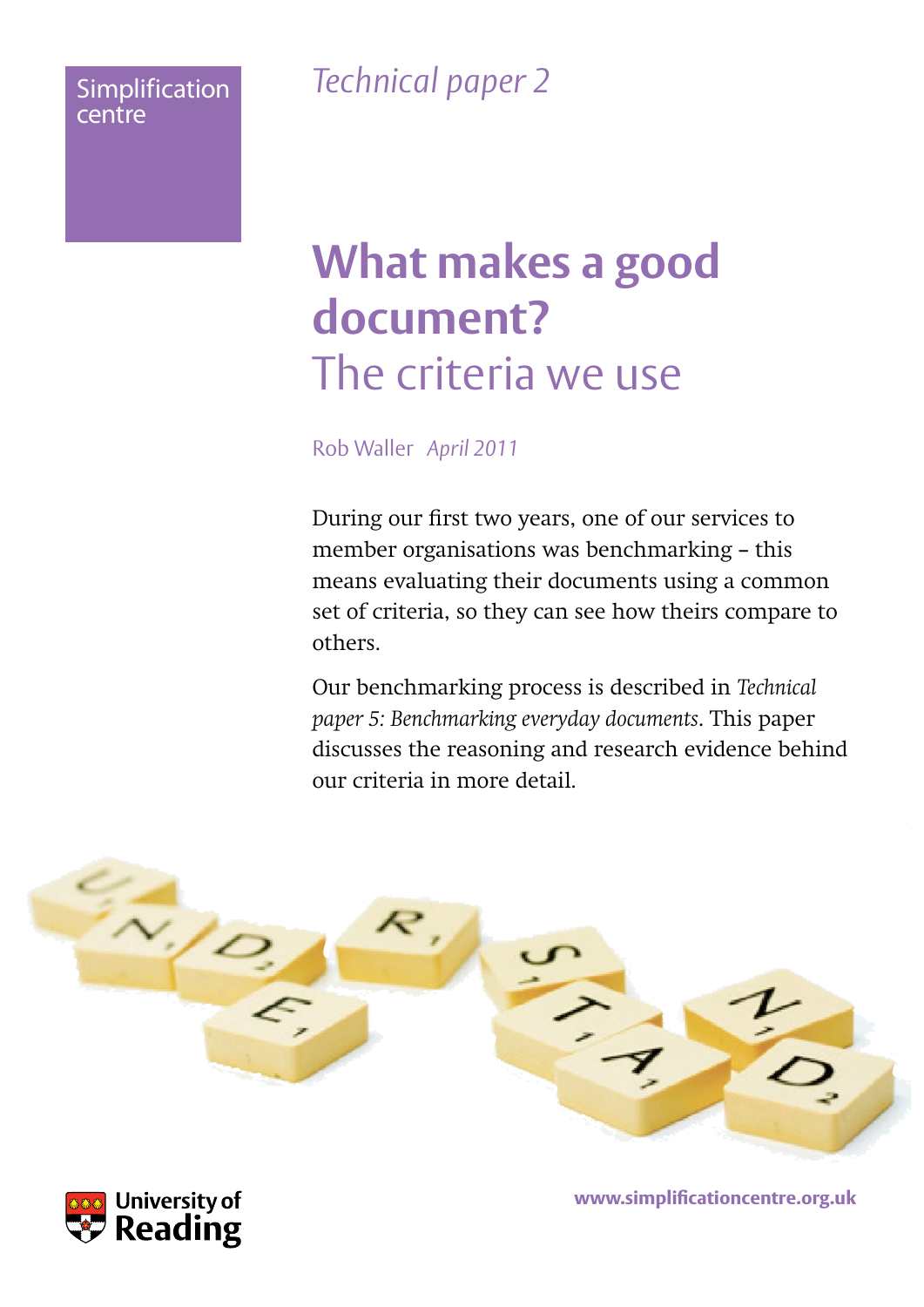This paper can usefully be read alongside three others in this series:

- 5 Benchmarking everyday documents **Summarises our first** *nine benchmarking studies.*
- 7 What do people notice about their documents? *We asked members of the public to keep document diaries recording their reactions*.
- 8 Criteria for clear documents: a survey *The criteria used by various appraisal schemes around the world.*

They can be downloaded from www.simplificationcentre.org.uk/ Resources/ or from www.reading.ac.uk/cidr

### **Our benchmarking process**

Benchmarking means comparing the quality of documents from different organisations. Our benchmarking reports are structured expert reviews that pinpoint strengths that can be celebrated and weaknesses that need to be addressed.

During our first two years of operation we were funded through a membership scheme, and organisations who joined the Simplification Centre could take part in our benchmarking exercise. Benchmarking is a process commonly used in business to establish a performance standard for organisations to aspire to. Rather than compare with an absolute standard of perfection, which may be hard to define and impossible to reach, in benchmarking your performance is compared with other organisations. This helps you understand how much better you might expect to perform, and, if information is available about how other organisations achieve their standard, it might also point the way to more effective business processes.

There are various different ways to carry out benchmarking, including user testing, collection of actual performance data, and expert review. For practical and cost reasons, we use expert review, with a simple scorecard system. In a separate document (*Technical paper 5: Benchmarking everyday documents*) we report on what we found in the first set of nine benchmarking exercises we have carried out using the criteria we describe here.

We designed our benchmarking scorecard to reflect best practice in document design. Our idea of best practice is supported by various different kinds of knowledge: our own experience as document designers, our own research programme collecting customer feedback on documents, and academic research published over many years, from a variety of disciplines, such as psychology, linguistics and educational theory. This review summarises some of the reasoning, theories and research findings that underlie our criteria.

Our criteria cover a very wide range of factors, and so potentially call into play a vast literature from a several different disciplines. We are aware of a certain foolhardiness in trying to cover such a wide field, and stress that this document is a work in progress, a reflection on practice that is pragmatically, not ideologically or theoretically motivated.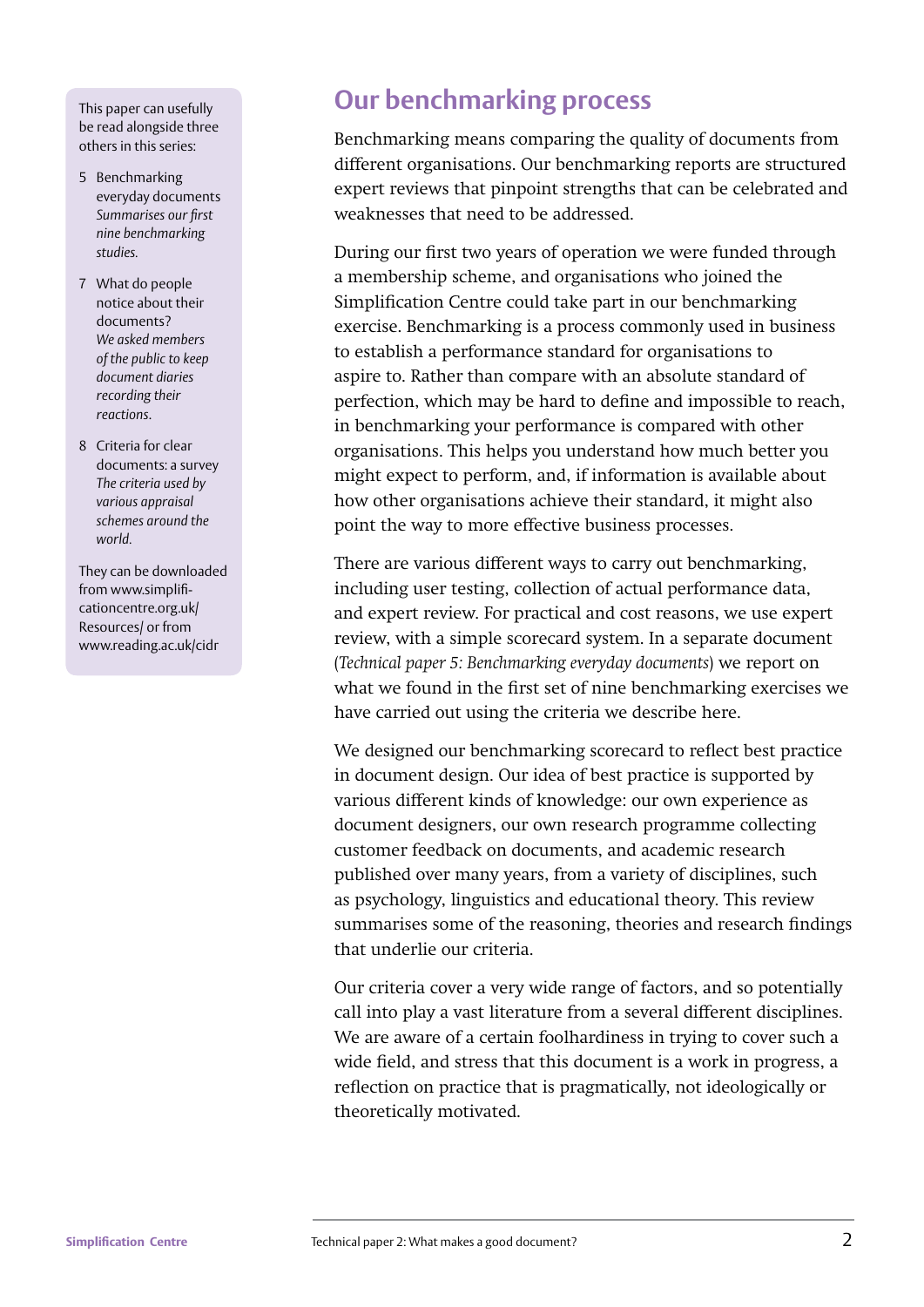### **Some key concepts**

Certain themes underpin many of the criteria and guidelines we use in the Simplification Centre.

One is the notion of **cognitive capacity** (related terms you may hear are 'cognitive load' or 'performance load'). Psychologists theorise that there are limits on the amount of information that can be processed at one time. Although it has been superseded now, theoretically speaking, a famous paper by the psychologist George Miller (1956) identified the 'magic number seven, plus or minus two' as the number of categories that can be easily handled in working memory. Many design and writing guidelines are there to ensure that working memory does not become overloaded. For example, a long sentence with complex clauses requires more cognitive capacity to process than a short simple sentence. Research has shown that people read difficult text more slowly, because they have to make more effort to decode words, recall or infer difficult meanings, and maintain a large number of new concepts in working memory (Petros, Bentz, Hammes & Zehr 1990).

Another key theme is **strategic reading** (Paris, Wasik & Turner 1991)*.*  Readers are not passive sponges, soaking up information as it is fed to them line by line. The most effective readers are aware of their objectives, monitor the relevance of each part of a document to those objectives, and select the most relevant parts to attend to. Readers need surface level cues to help them do this effectively. So we look for documents to signal their purpose, intended audience, context, and structure.

A third theme, that underlies a number of the criteria, is **affordance** (Gibson 1977). This term refers to the quality of a design that allows or even encourages certain kinds of user behaviour. A classic example is of a door handle (it not only allows you to open the door, but its design can tell you which way the door is hinged, and whether to push or pull – in many cases it positively invites you to act in the intended way). The equivalent qualities in documents might be large print summaries that allow and encourage (ie, afford) previewing of key content, checklists that afford the correct returning of key documents such as forms or payments, and contact information that affords the use of the right channels for customer queries.

The concept of affordance works at different levels. At the level of perception, we actively seek meaning in the world around us – in a document we tend to see significance in the way things are aligned, and in their relative prominence. At the level of interpretation,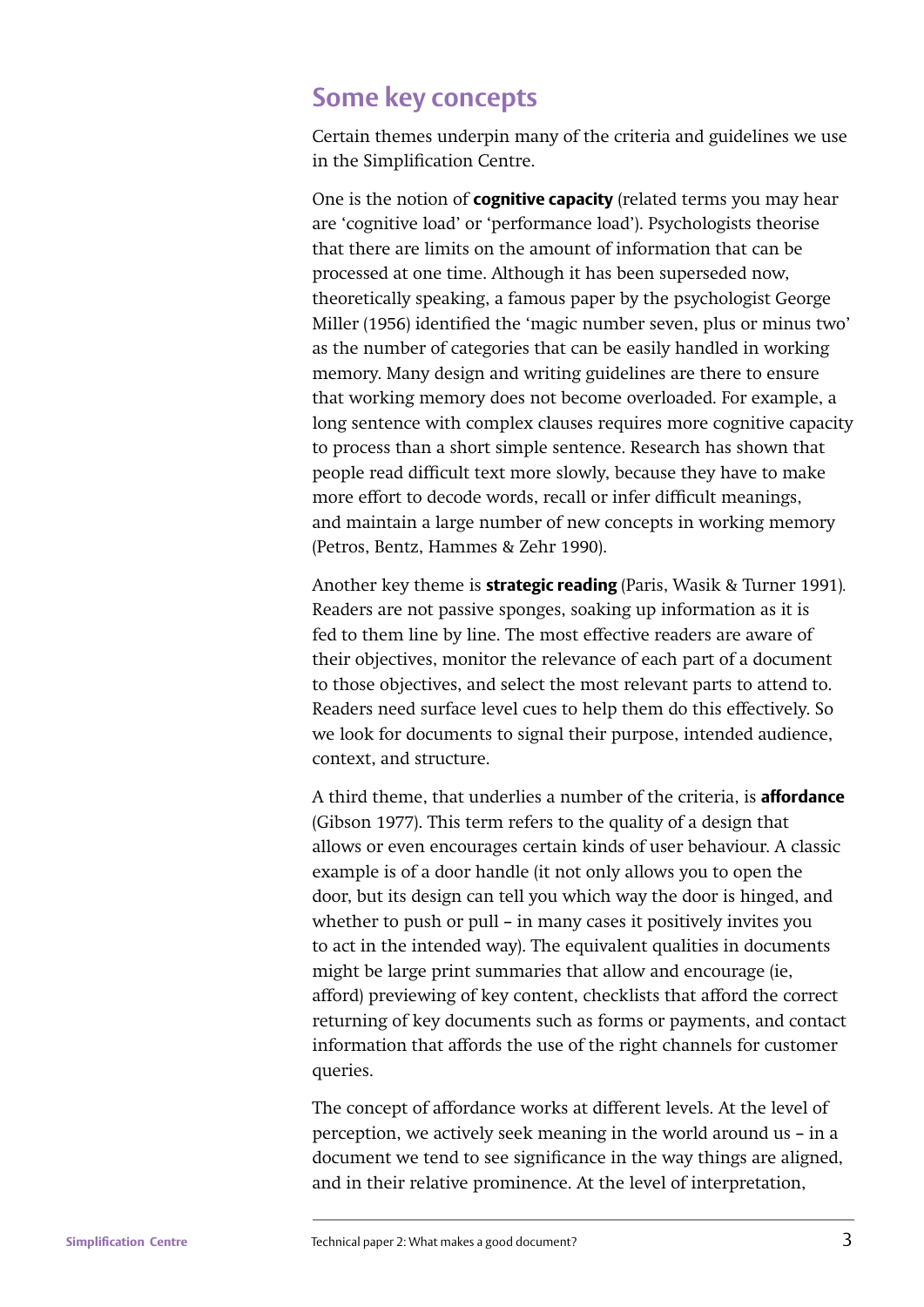we look for codes, conventions, implications and other kinds of significance. And at the level of navigation, we want to see larger structures and organising principles to help us decide whether and how to read.

Another important theme is the concept of **schemata**, and theoretical variants such as mental models, or scripts (Kintsch 1974, McNamara et al 1984; McVee et al 2005). Cognitive psychologists have established that our understanding of verbal information draws heavily on pre-existing knowledge or frameworks, sometimes referred to as schemata. These are conceptual structures, sets of expectations, or mental scripts that we can use to make inferences that may not be explicit in the text itself. Scripts are sets of knowledge about what we expect certain situations to be like and what might normally happen in them, based on experiences we have gathered over time. A much used example is the restaurant script: if we say 'Nick went into the restaurant. He ate a steak. He left', people will bring a wide set of elaborations to the story from their shared contextual knowledge – ie, that he sat down, read the menu, paid the bill, etc.

Most of us have good schemata for everyday events like meals, that we can rely on until we go to a foreign country where things are done differently. But few of us have an equally good schema<sup>1</sup> for choosing a pension, and people entering adulthood may have only a sketchy idea of what is involved in renting a house, paying tax, buying insurance.

<sup>1</sup> Following the original Greek, the singular is 'schema', the plural 'schemata'.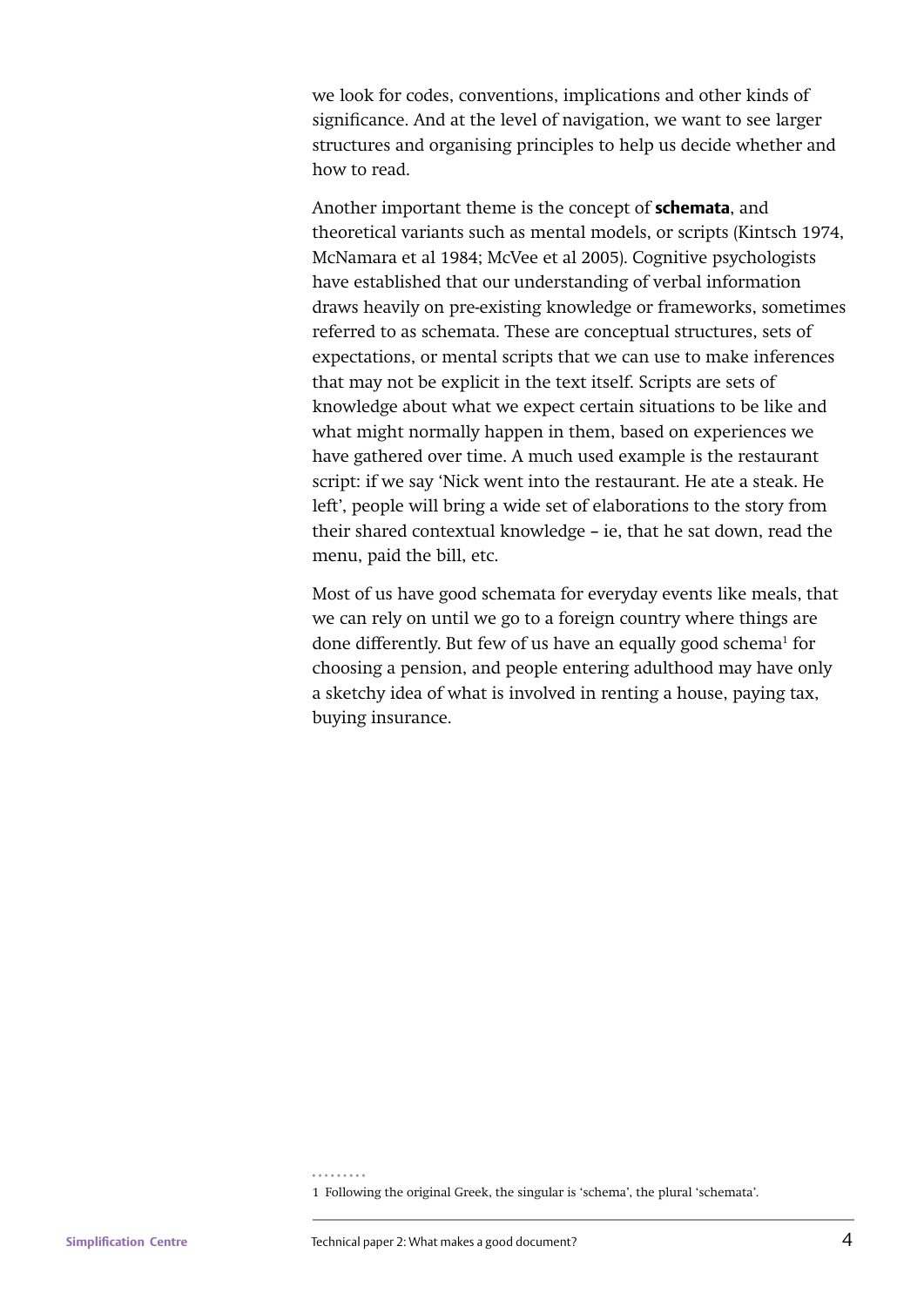### **The sixteen criteria**

We benchmark documents against sixteen criteria, which fall into four broad categories.

| Language criteria       | How easy it is for people to understand the words                                 |    |
|-------------------------|-----------------------------------------------------------------------------------|----|
| <b>Directness</b>       | Using direct language to make clear who's doing what.                             | 6  |
| Plain words             | Extent to which the vocabulary is easily understood.                              | 8  |
| Grammar and punctuation | Conformity with the practice of good standard English.                            | 10 |
| Readability             | Ease with which the reader can follow the argument of the text.                   | 12 |
| Design criteria         | The visual impact of the document and the way<br>its design influences usability. |    |
| Legibility              | Use of legible fonts and text layout.                                             | 15 |
| Graphic elements        | Use of tables, bullet lists, graphs, charts, diagrams, etc.                       | 16 |
| Structure               | Quality of the document's organisation in relation to its<br>function.            | 17 |
| Impression              | Attractiveness and approachability of the document's overall<br>appearance.       | 18 |
| Relationship criteria   | How far the document establishes<br>a relationship with its users                 |    |
| Who from                | Is it clear who is communicating?                                                 | 20 |
| Contact                 | Whether there are clear contact points and means of contact.                      | 21 |
| Audience fit            | Appropriateness to the knowledge and skills of the users.                         | 22 |
| Tone                    | Matching the style and language to the context.                                   | 23 |
| <b>Content criteria</b> | How the content and the way it is organised<br>deliver the document's purpose     |    |
| Relevance               | How relevant the content is to the recipient.                                     | 25 |
| Subject                 | Whether it is clear what the communication is about.                              | 27 |
| Action                  | Clarity about what action is required of the user.                                | 28 |
| Alignment               | Compliance with the organisation's intended aims and values.                      | 29 |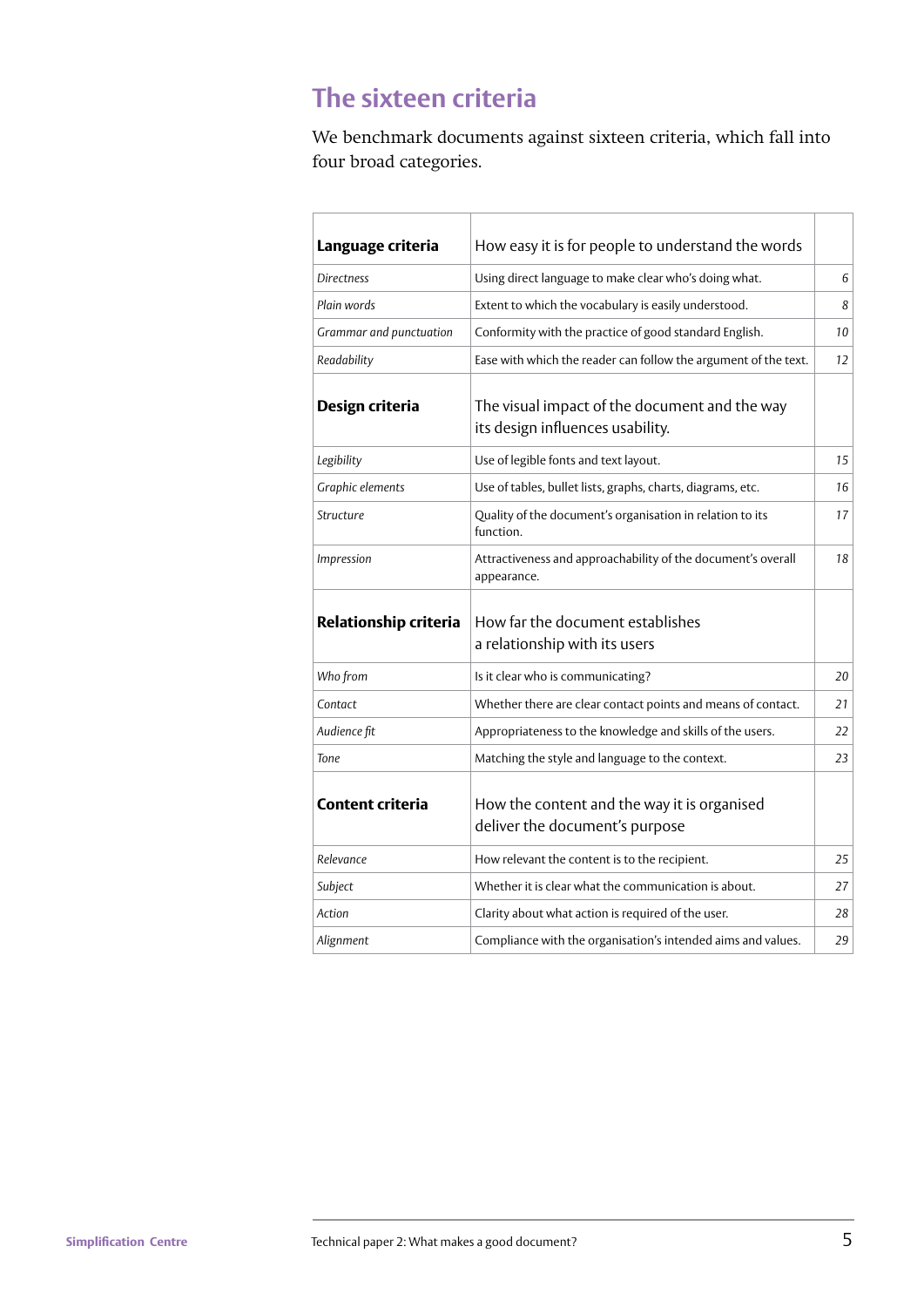**1 Design criteria** assess the visual impact of the document and the way its design influences usability.

"They should get to the point, cut to the chase. What action is there to take, and what are the implications?"

*These marginal quotes are from document diaries kept by members of our research panel, or from follow-up interviews.*

### **1.1 Directness:** using direct language to make clear who's doing what

This criterion groups together several aspects of clear writing that have to do with getting to the point, and making it clear who the participants of actions are.

### *Reasoning and evidence*

When we read or hear a sentence, we tend to expect to be able to find a 'who did what to whom' structure or some variant of this.

**Passives** are a well known cause of indirectness in language. A passive sentence is one in which the doer (the person doing the action, as in 'Tom kicked the ball') is hidden (as in 'The ball was kicked'). The opposite of a passive sentence is an active sentence.

When we read written language, we derive only part of our interpretation from the words in the text – the rest is supplied by us from our general knowledge, or from inference (Kintsch & van Dijk 1978).

For example, the passive sentence 'A refund will be sent' implies that someone will send it and someone will receive it, but neither party is identified. 'You will be sent a refund' identities the recipient, while 'we will send you a refund' is even more informative because it identifies the sender as well. Because English is very strongly a Subject Verb Object (SVO) language, its speakers have the expectation that the subject (the first thing they encounter) is typically the doer of the action. Passive constructions are harder to process because the reader has to work out which of two possibilities (the 'you' and the missing doer, in this case 'we') is the correct solution (Slobin 1966). This is a sub-conscious process that creates an additional load on short-term memory whenever there are two possible doers of an action. Passives are also less frequently used than actives (and so less expected) and children acquire them much later – another popular measure of complexity (Horgan 1976).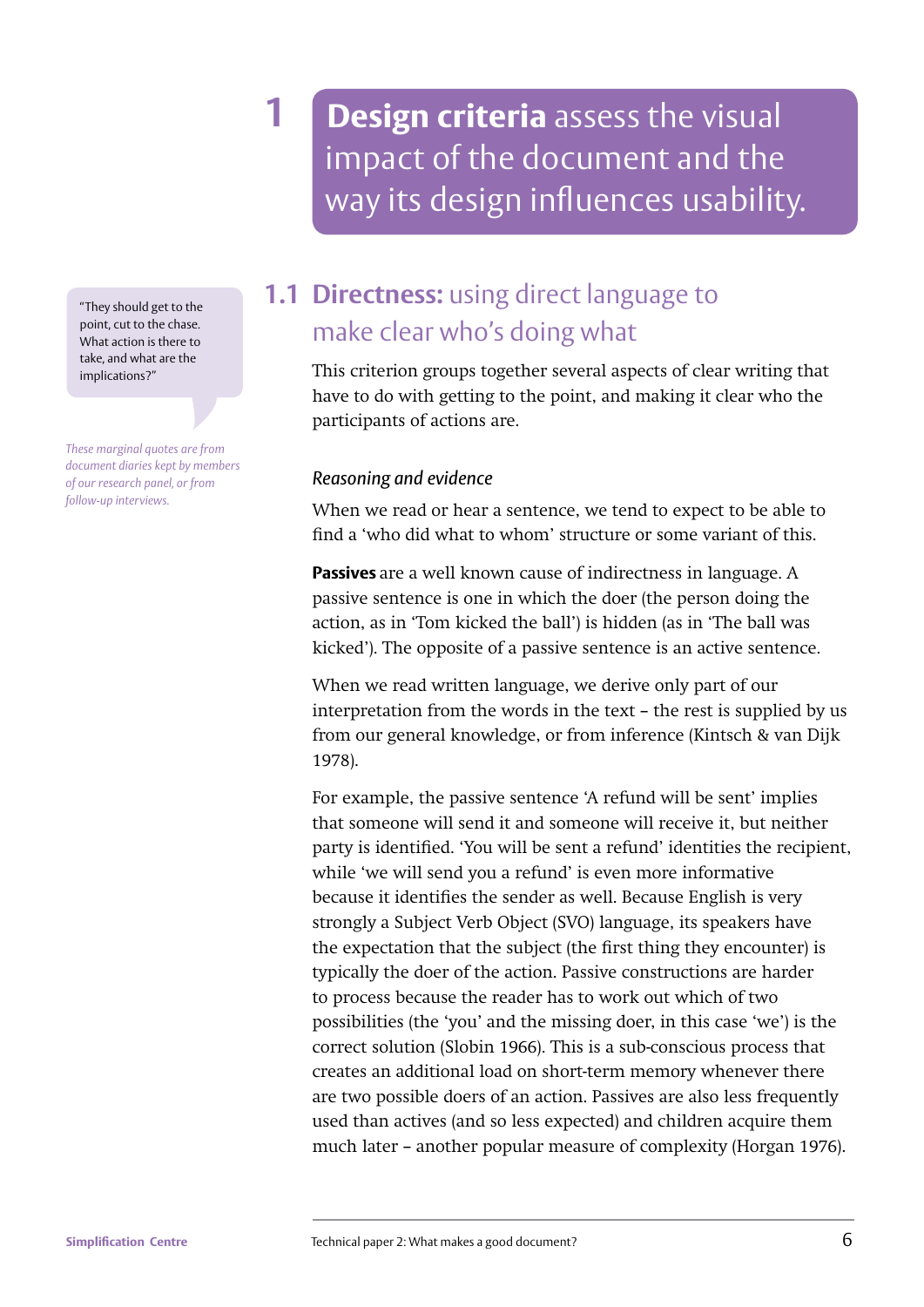In everyday topics, this may not matter because the reader can reliably be expected to know how the world works. And because we assume the writer is cooperating with us in a sincere effort to communicate something that is relevant to us (Grice, 1975, developed what he calls the Cooperative Principle), we are usually very good at inventing 'possible worlds' in which even incomplete sentences make sense.

In specialist areas such as personal finance or tax, however, we cannot assume that the customer has very much prior knowledge (see the discussion of financial capability, under the *Audience fit* criterion). There is a range of participants in every process (for example, a pension plan may involve the customer, the customers' dependants or beneficiaries, the financial adviser, the insurance company, the tax office and the regulator), and they operate specialised processes that ordinary people cannot be expected to understand. They want full explanations, and active sentences help to prevent writers from leaving important things unsaid.

**Nominalisations** are another source of indirectness. This terms describes the use of a noun to refer to an action (for example, 'the determination of your bonus', or 'correspondence should be addressed to...'), leaves the reader to infer who the participants might be, in a similar way to passives. To fully understand the meaning, readers must at least infer the agent of the action ('*We* will determine your bonus', 'If *you* wish to contact us…'). This again adds to processing load. In some cases, the reader also has to work out whether the noun refers to an event at all: for example, 'publication' could be the action of an organisation publishing reports, or an actual document. The use of such nominalisations is widely criticised in guides on clear writing.

#### *Exceptions*

As with every rule, there are exceptions. Some researchers have demonstrated that there are cases where passive constructions are preferable to active ones (Hupet & LeBouedec 1975): for example, where you want to draw special attention to the done-to person. For example: 'Your financial adviser will be sent the refund'. In these cases, it can be even clearer to say: 'It is your financial adviser who will be sent the refund'. Ferreira (2003) found that constructions like this (known as cleft sentences) were as quickly and accurately processed as active sentences, and more quickly processed than passive ones.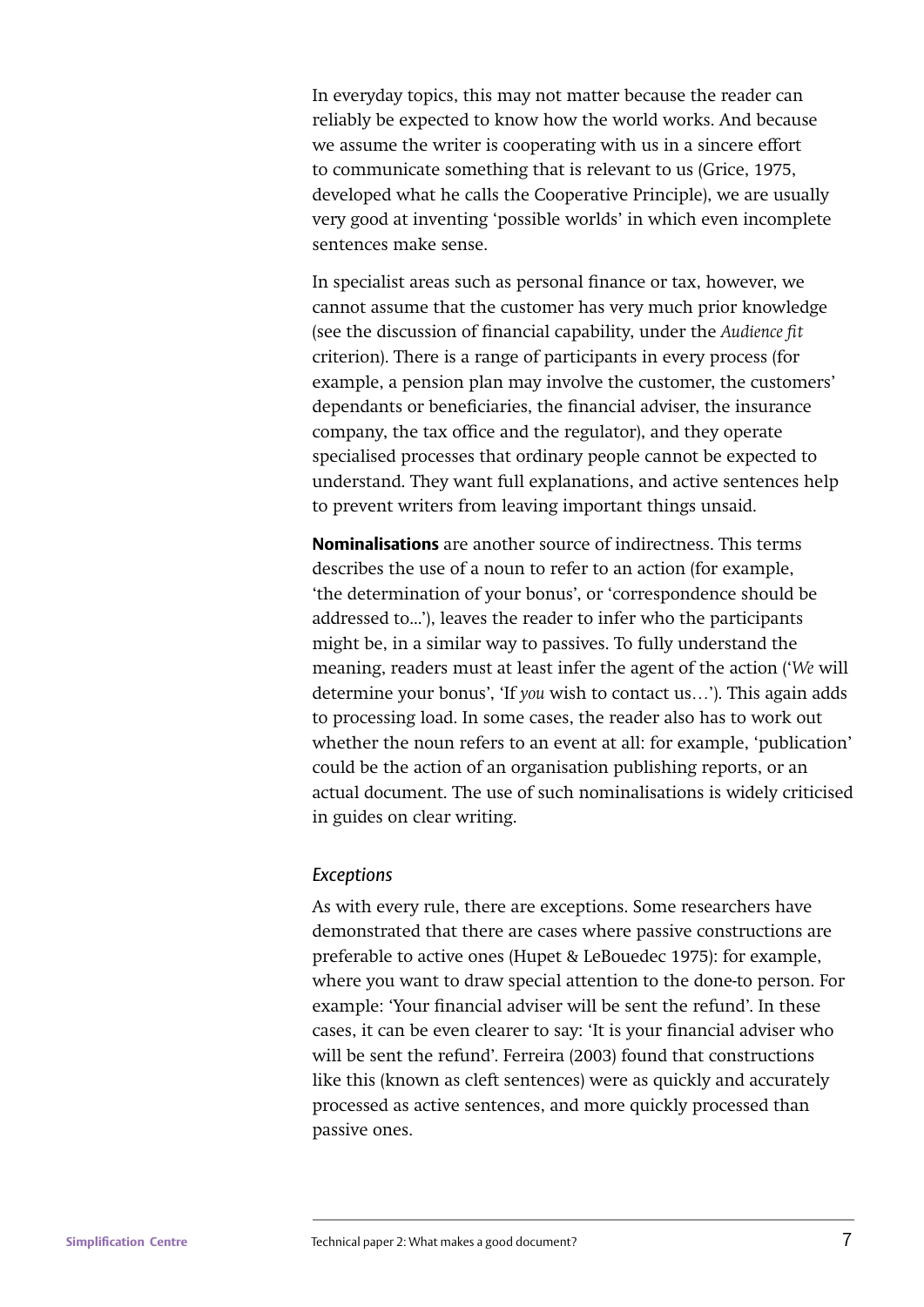#### *What we look for*

We check for the use of the active voice where possible; the first rather than third person; compact expressions ('Send back') rather than indirectness ('We would appreciate it if you would send back'); expanded noun phrases ('How much your pension might be worth in the future') rather than nominalisations ('your projected fund')

**1.2 Plain words:** the extent to which the vocabulary is easily understood

The use of simple, common words is at the heart of all plain English advice. We may not always be able to entirely avoid specialist language, but our instinct should always be to use the shortest, commonest and most expected word.

#### *Reasoning and evidence*

In the research literature there are various reasons why words are considered difficult. These include:

**Familiarity** The English language has many thousands of words (the OED contains as many as 615,000) but the average person only uses a small fraction of them (estimates vary widely, between 15,000 and 50,000), and this has been attributed to the amount of reading they do (Nagy & Herman 1987).

Common words are easier to understand than uncommon ones (Wheeler 1970). Research reviewed by Felker et al (1981) showed that uncommon words affect the time it takes to read sentences, they make it harder to remember them, and they also affect meaningful tasks such as judging sentences to be true or false. It has been suggested as an explanation that familiar words or concepts can be more easily referenced from long-term memory, and working memory is freed up for processing new information.

Historically, English developed from two main sources – Scandinavian or Anglo-Saxon languages spoken by invaders from Northern Europe, and Norman French, a Latin-based language, and Latin itself. Because of our history, Latin words are associated with government, bureaucracy and the law, and are less common in everyday speech. So when people talk about plain English, they often mean using the Anglo-Saxon word, not its Latin equivalent – 'get' instead of 'receive', for example, or 'good' instead of 'beneficial'.

"There's jargon. 'Returns of financial stocks were more muted.' I can guess what it means, but how a return can be muted I'm not sure. Presumably returns means money back, or money being paid out, so I think it could be linked to money, I'm not sure. And here 'market sentiment had become muted'. They obviously like the term. Perhaps people weren't yelling so loudly as before! So I do think that perhaps for the less financial of us it's difficult"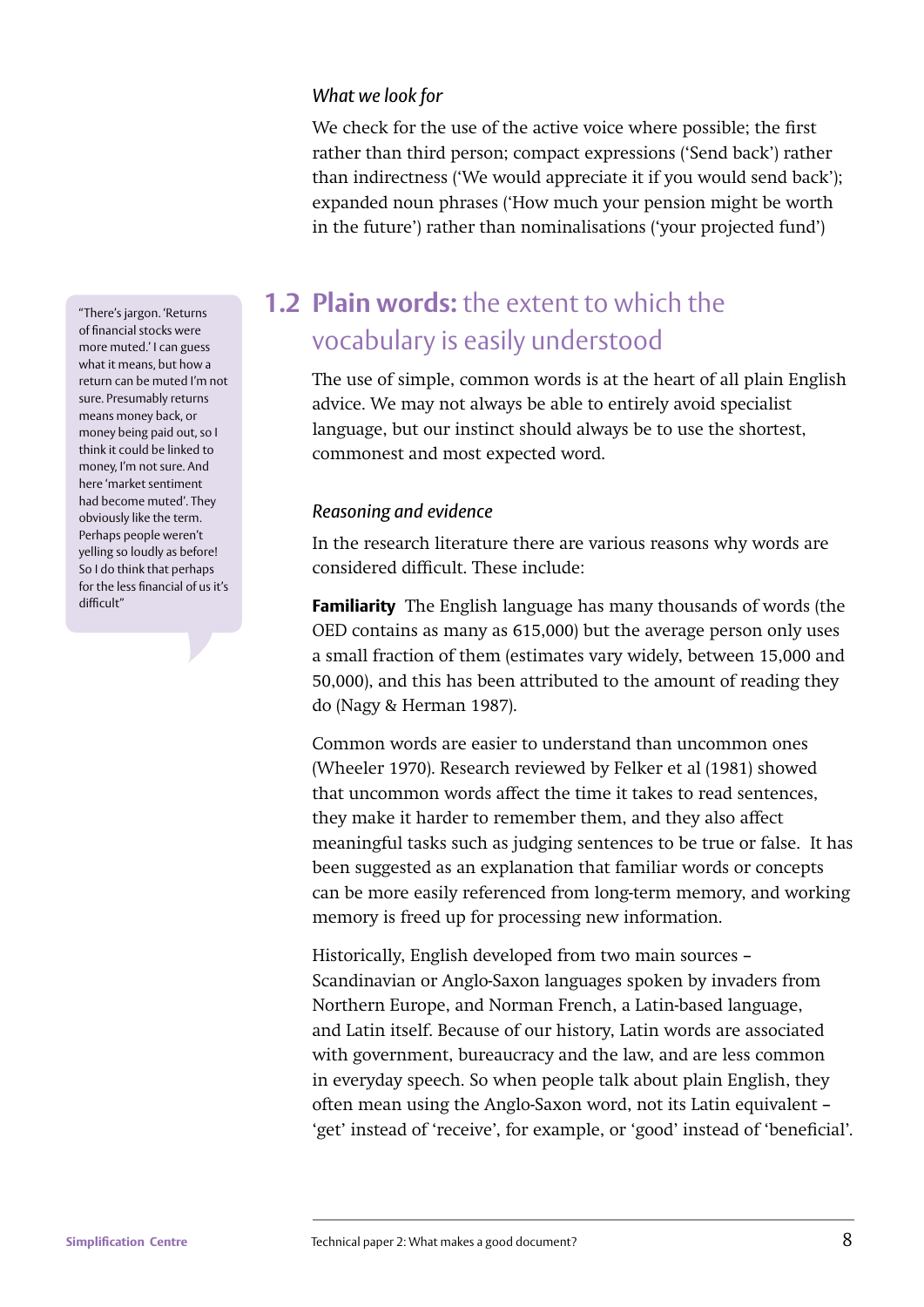**Abstractness** Paivio (1971) showed concrete words to be easier to understand than abstract ones. Qualities like 'risk', 'optimism', 'security' are inherently harder to process than objects or people (eg, 'your home', 'your children').

### *A word about jargon*

Any group of people develops its own characteristic way of speaking: observational research shows that not only does language style vary by geographical region and social status, but also by gender and occupation. Members of the same profession or company learn to speak in their own specialised way.

When people complain about jargon it is usually about words that have leaked out from specialist contexts into general ones. It is usually carelessness, but in the worst cases it is evasive (politicians often use jargon in this way: see Bolinger (1980) for an old, but still entertaining and relevant summary of the workings of the 'jargonauts', as he calls them).

However, if you always insist on replacing jargon with common words (or, more often, phrases), you can end up with very long and complex sentences that are just as hard to process.

For example, the pensions industry has started to use the term 'lifestyling' to mean 'the process of moving people's money out of riskier investments into safer ones as they approach retirement age'. This means that, having explained the term properly, and occasionally revisiting that explanation, writers can call up that whole concept in a single word. Specialist terms can be used if they are properly introduced and explained, and if you remind readers of their meaning from time to time.

We are also aware of unpublished surveys of language preferences that show that some people find excessively plain English somewhat patronising, and expect official documents to have some degree of formality – so long as they can be understood.

### *What we look for*

We look for vocabulary that the user is likely to have been exposed to – this may be a common sense judgement but it could be determined by checking the word frequency in a relevant corpus (a corpus is a collection of texts that are digitised for this kind of analysis). This needs to be judged in relation to the reader's assumed level of expertise. We also watch for unfamiliar metaphors (common in financial reports – 'market turbulence' and 'falling sentiment'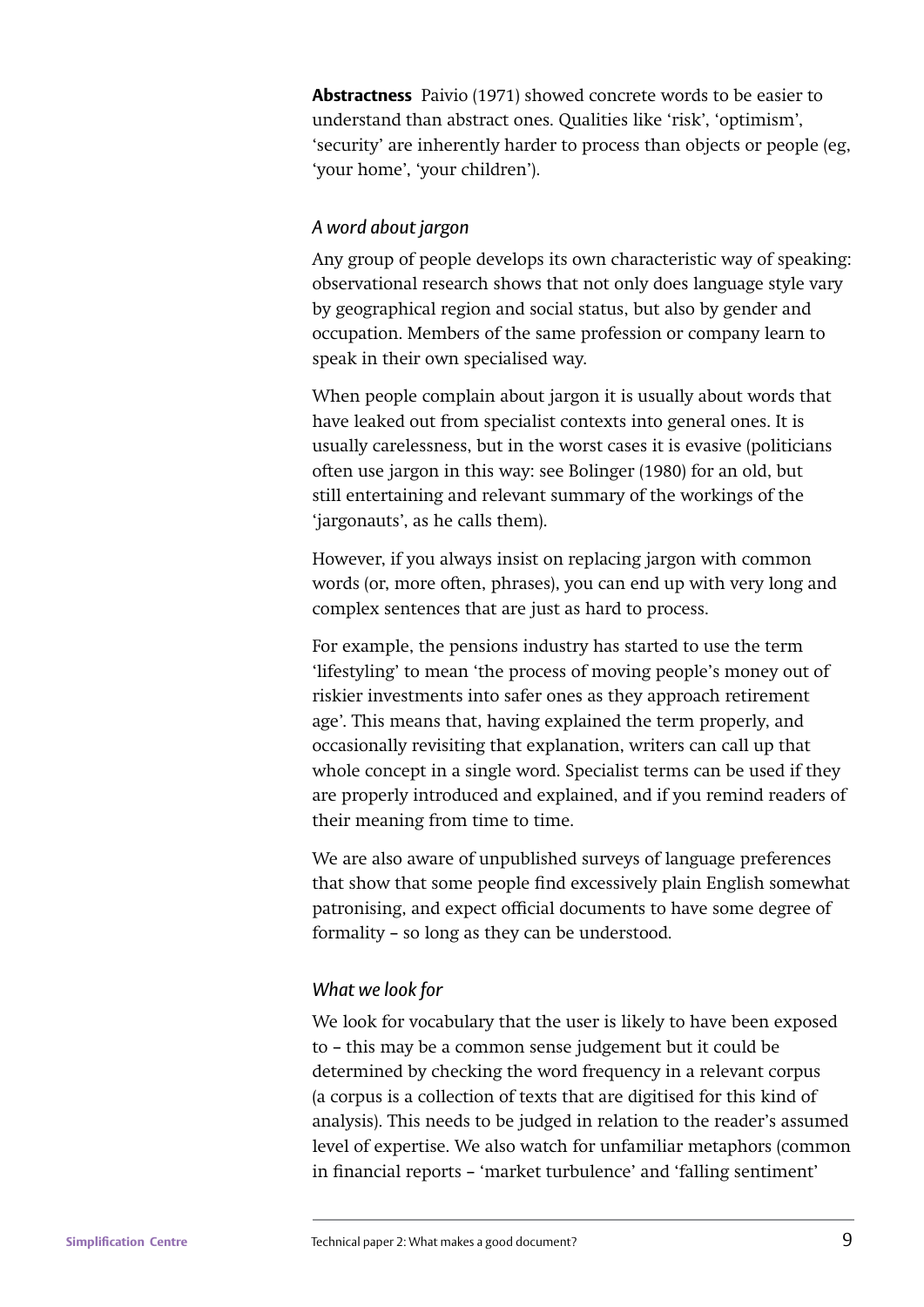"What I took final exception to, was 'to avoid skills fade'. You can't just fool around with the language like that!"

### may not be understood). We check that any technical language either uses terms familiar to the audience, or provides layered explanations for those less expert (definitions, glossaries). We try to avoid talking pejoratively about 'jargon' – we just check that words are likely to be understood.

## **1.3 Grammar and punctuation:** conformity with the practice of good standard English

Grammar and punctuation can be emotive subjects, but rarely because they cause a failure in communication. If someone uses a double negative, or says 'ain't' we understand exactly what they mean, but we might criticise them for using informal language in a formal setting.

### *Reasoning and evidence*

Punctuation in particular is a hot topic, particularly since the publication of Lynne Truss's best-selling book *Eats, Shoots, and Leaves*  (2005). Luckily, in spite of her title, few people get shot because of misplaced commas (see Crystal 2006 for an antidote), and the main problem caused by poor punctuation or poor grammar is damage to reputation. It is an important signifier of literacy and competence, and poor punctuation is likely to attract vociferous complaints out of all proportion to any real damage to clarity.

There may be a generation gap here. Until the 1970s most schools taught grammar in quite a formal way, and students were taught to parse sentences (that is, to identify the structure of the sentence (for example, subject-verb-object), and the grammatical roles of its words (verbs, nouns, adjectives, etc). So it may be more important to use formal correct grammar if you know you are addressing older readers who may be more sensitive to it.

Grammar refers to rules for combining words into clauses and sentences. There are degrees of grammaticality which range from rigid rules that must be followed to stylistic preferences that act as genre markers (that is, they tell you how formal a document is, or what kind of assumption it makes about its audience).

An example of a rigid rule is the one that says that nouns and verbs need to agree whether they are singular or plural: 'Send us one payments' might leave you wondering what is actually meant. An example of a stylistic rule is the one that says that every sentence must include a verb – an action word. In formal English this may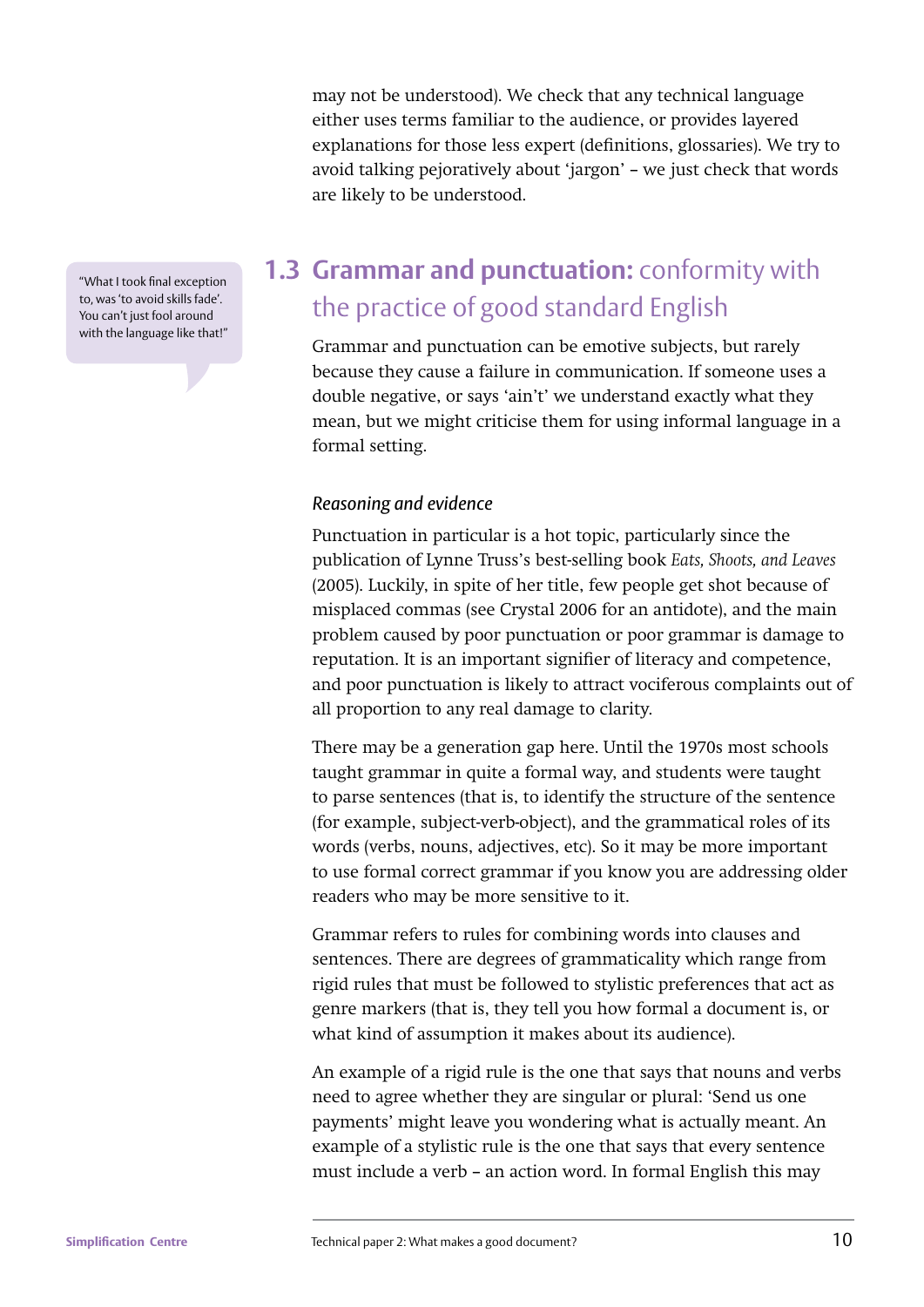be true, and we would find it very difficult to write or read many sentences without verbs. But creative writers, such as novelists or advertising copywriters, can be more flexible, and often include short sentences with no verb. Like this one. It gives a text a particular rhythm or emphasis.

Punctuation originally had a mainly prosodic role (that is, it marked pauses and intonation for reading aloud), and it is still used in this way in the language of advertising. In information text, the main role of punctuation is to make the division of clauses and sentences clear: to chunk language so it is easier to read and understand. Cohen et al (2001) found that punctuation in written language has a very similar effect to prosody (stress, pause, and intonation or 'tune') in spoken language. They also found that an absence of punctuation has little effect on comprehension, whereas deliberately wrong punctuation had a strong effect. Baron (2001) reviews the history of punctuation and theories about its function in language.

De Beaugrande (1984) identified a range of roles for punctuation, each designed to help overcome the linearity of writing through, for example, interpolation (parentheses), and parallelism (series of comma-separated items).

#### *What we look for*

We take grammar and punctuation to be an 'entry condition' and because we have mistakes are rare (and usually have little effect on communication) it is given a low weighting on our scorecard. We look for the use of standard English usage, but we are not pedantic about it, particularly where creative writing is concerned.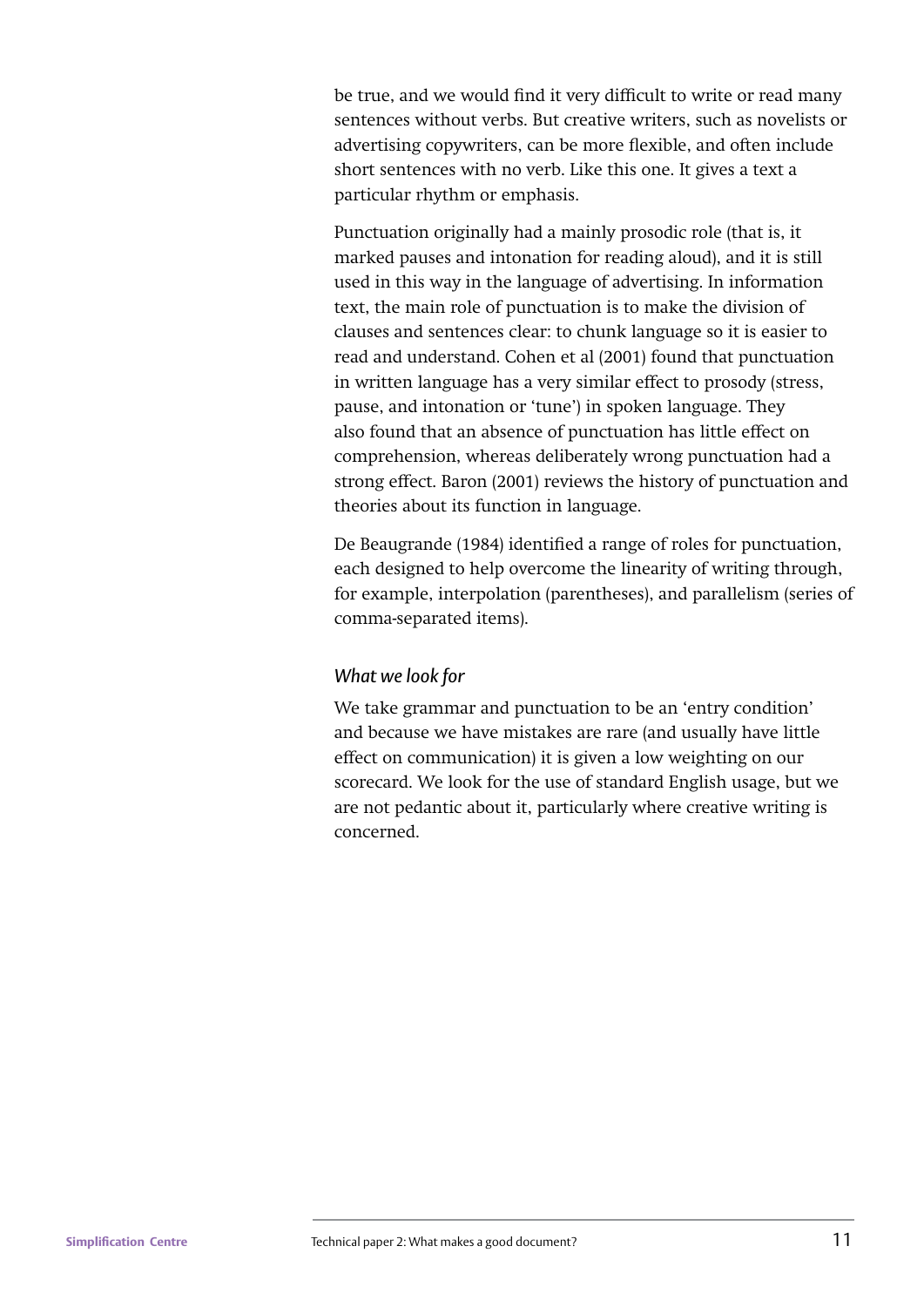"It's clear, absolutely simple, straightforward English, easy to understand. I hope all their communications are as easy to follow. If not I'll just have to go and tell them that I thought this was wonderful and couldn't they just…"

# **1.4 Readability:** the ease with which the reader can follow the argument of the text

Readability refers to the ease with which language can be understood. It is affected by such things as the length and complexity of sentences, and the way they connect into longer narratives. Readability is different from legibility which refers to the ease with which we can physically read the words on paper or screen.

### *Reasoning and evidence*

There is plenty of evidence that plain English makes documents easier and quicker to read. Many of the key research findings were established many years ago: plain English means using short sentences (Coleman 1962), concrete (rather than abstract) words (Paivio 1971), positive (rather than negative) constructions (Just & Clark 1973). This evidence mostly looks at speed of reading, and accuracy of recall.

The term 'readability' is often associated with the **readability formulas** that have become well known through their inclusion in the spelling check function of Microsoft Word. Because they are so available and apparently authoritative, it is worth taking a few moments to review how and whether they work.

Readability formulas have been around for many years, and one of the earliest developed, the Flesch Reading Ease formula, is still among the most commonly used. Rudolf Flesch (1948) established a model for formula development: identify the key variables that you think affect difficulty; produce versions of a text that alter those variables; test those versions on people who can be stratified in some easily communicated way (ie, school grade levels); then relate the count of those variables to the ability levels of the readers who succeeded in reading successfully.

Formulas are particularly attractive for institutions, since they can be seen as a cheap substitute for user testing, and they can also be used as an enforceable standard. Textbooks publishers often use readability scores as an acceptance criterion for manuscripts, and technical contracts sometimes use them when specifying performance levels of user guides.

The chief argument against readability formulas is that they do not fully represent the various causes of difficulty in text. They are easily manipulated, as writers can simply substitute short words for long ones, and cut sentences up, in order to achieve a better score.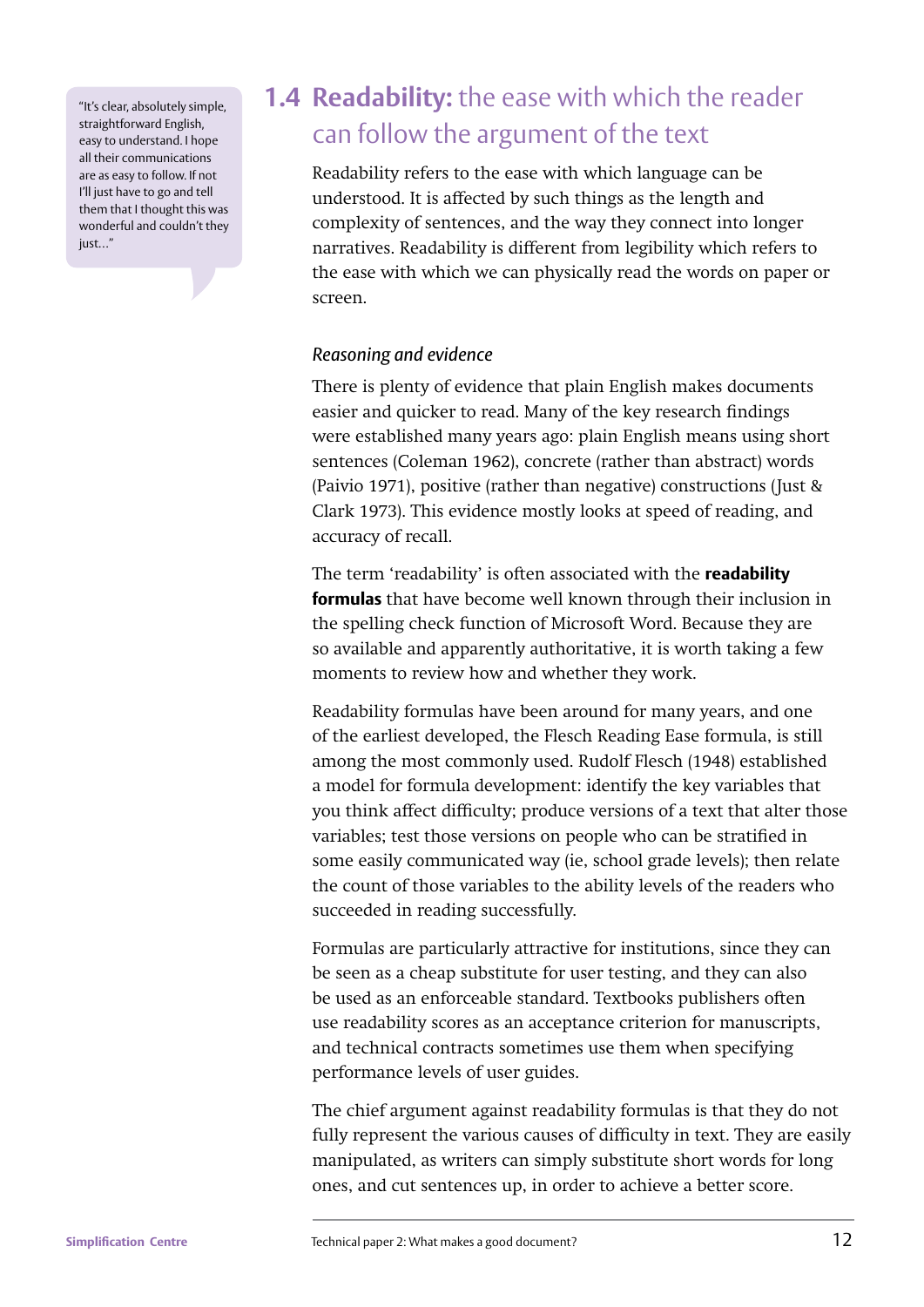In fact, what is so attractive about the idea of a formula is also at the heart of the main criticism: that a simple count of one or two variables can predict the outcome of a process as complex as reading and understanding.

George Klare (1984) reviews the history of readability formulas, and the arguments for and against. The attraction of formulas is that they are quite accurate in predicting reading difficulty, more so than many individuals. They correlate well with group scores (and they would have little credibility if they did not), but Klare reviews evidence that individual judgements are often unreliable.

Klare reviewed books on clear writing, and counted 156 different variables listed as important by experts. Many of these have been tried as constituents of readability formula, but as Klare remarks"

'formula developers discovered rather quickly that many variables interrelate and, therefore, that continuing to add variables quickly runs into diminishing returns in predictive power... In general, two factors stand out, semantic difficulty and semantic difficulty.' (page 714-715).

**Semantic difficulty** means difficulty with the meaning of words, and it is represented in Flesch's formula by word length (shorter words being more common in everyday speech than longer ones, which are likely to be specialist or technical). In our benchmarking exercise, this is covered by the *Plain words* criterion.

**Syntactic difficulty** refers the construction of sentences and clauses, and is represented in the Flesch formula by sentence length. The difficulty with longer sentences is partly due to the greater cognitive capacity that may be required to process them. Of course this depends on how well they are written and punctuated. It is particularly hard to read a long sentence in which you have reach the end before you can tie together the various sub-clauses.

A critical aspect of readability, but not covered by the main formulas, is **coherence**. This refers to the way in which ideas are connected across a text. Coherence is important both at a global level (across the whole text, or even across a set of texts) and at a local level (that is, in the way that ideas are connected within a paragraph).

Global coherence is covered in our benchmarking by the *Structure* criterion, so it is local coherence that this readability criterion mainly focuses on.

A good example is given by Anderson & Armbruster (1986), who quote a sample from a real textbook: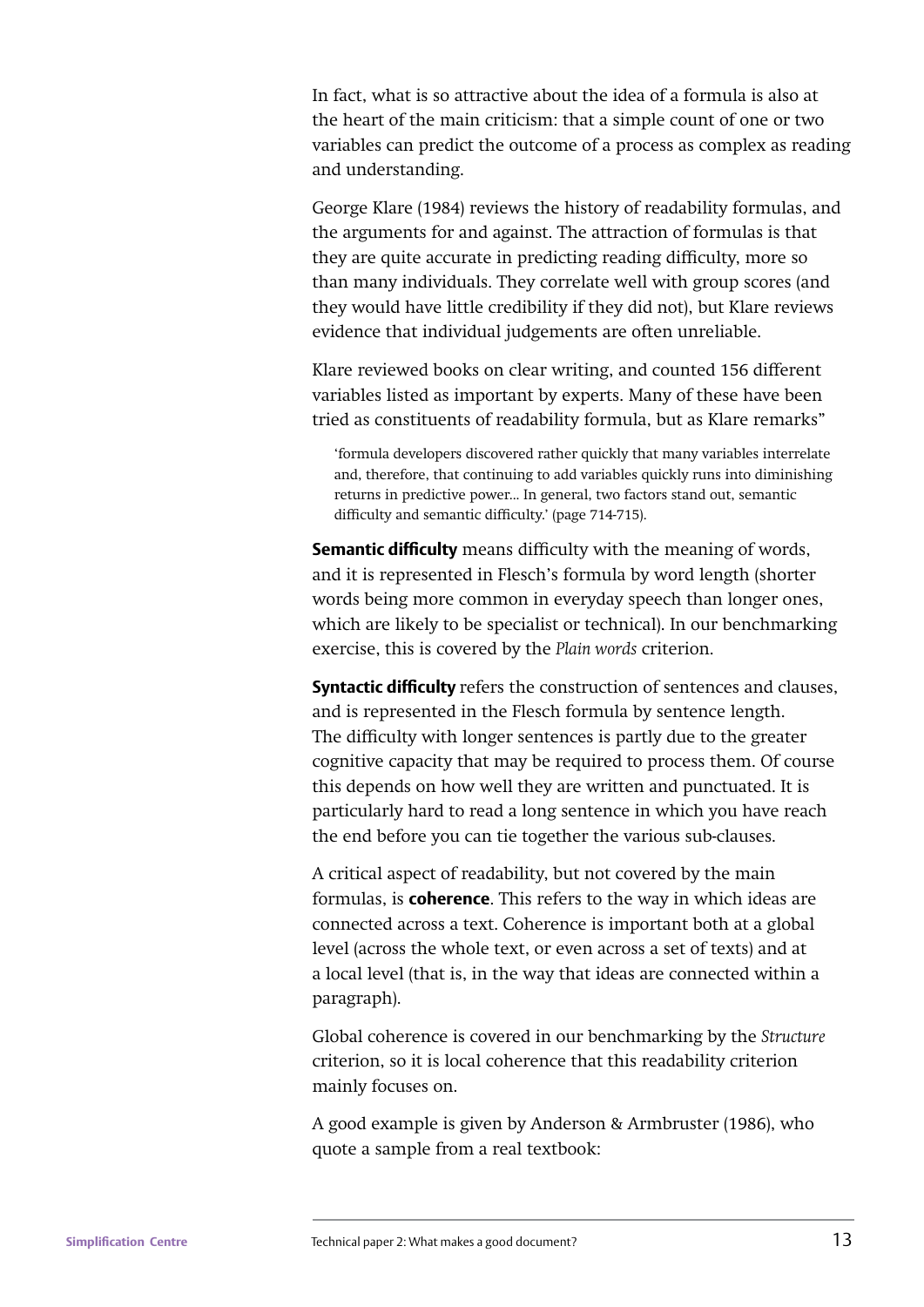"In the evening, the light fades. Photosynthesis slows down. The amount of carbon dioxide in the air builds up again. This buildup of carbon dioxide makes the guard cells relax."

This text has been written as short sentences, and achieves a creditable Flesch score of 69.5% (grade level 5.4). However, Anderson & Armbruster point out that the reader is left to infer the connections between these statements. Their rewrite makes these more explicit:

"What happens to these processes in the evening? The fading light of evening causes photosynthesis to slow down. Respiration, however, does not depend on light and thus continues to produce carbon dioxide. The carbon dioxide in the air spaces builds up again, which makes the guard cells relax. The relaxing of the guard cells closes the leaf openings. Consequently the leaf openings close in the evening as photosynthesis slows down."

But the readability formula now thinks this is more, not less difficult: the grade level has gone up to 8.5, providing a caution against the use of formulas as part of the writing process, as well as a demonstration of the need for cohesion.

#### *What we look for*

We look for excessively long sentences, and for elements within sentences that can cause problems, such as deeply-embedded relative clause structures (that is, clauses containing words like 'which' and 'who' nested inside each other). We also look for well-connected arguments with each idea leading logically to the next. There should be no 'so what' moments, and our questions should be anticipated and answered.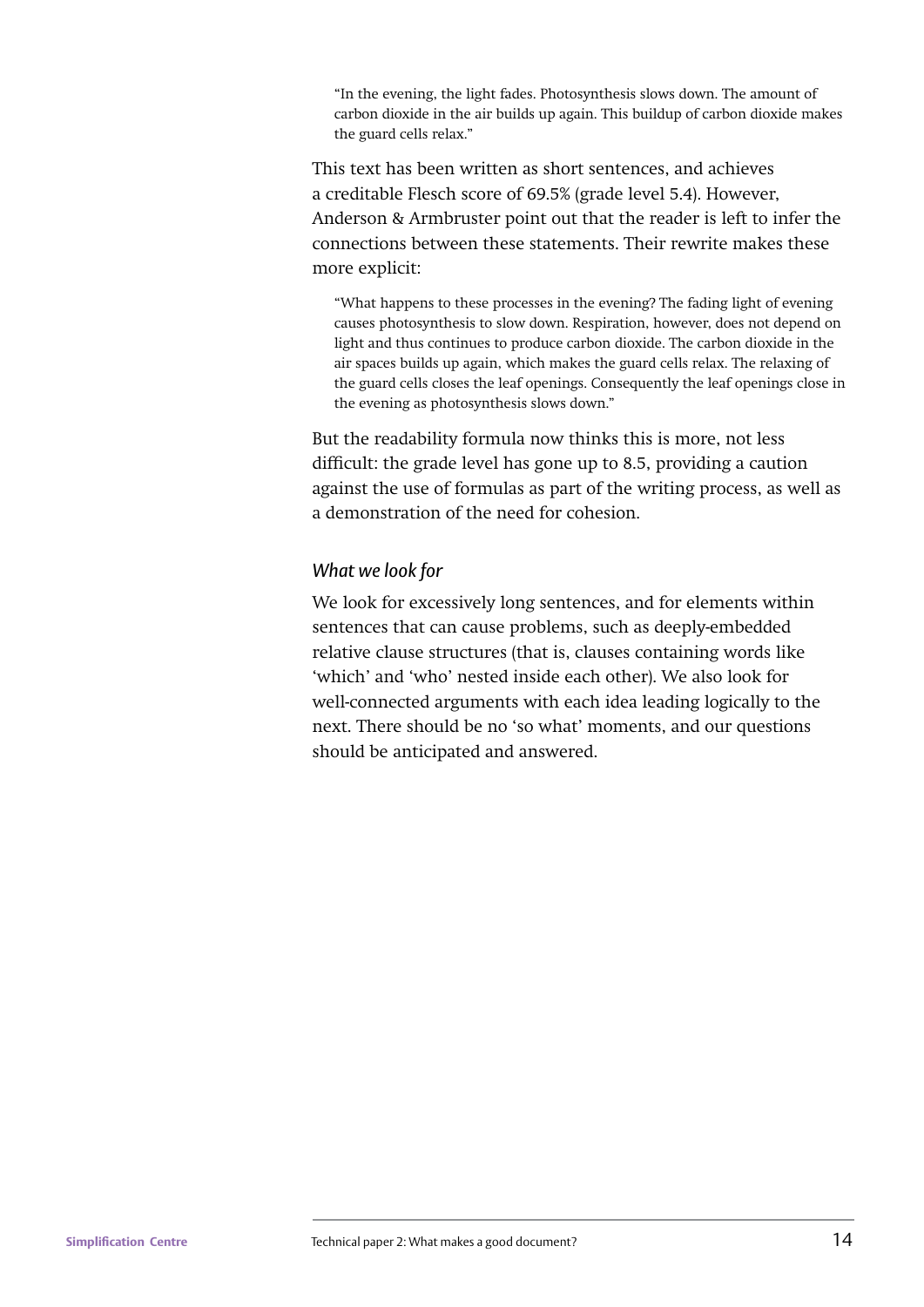**2 Design criteria** assess the visual impact of the document and the way its design influences usability.

**2.1 Legibility:** use of legible fonts and text layout

Legibility relates to our ability to physically read the words on the page or screen. It is distinct from readability, which relates to the ease of understanding the meaning of the text.

#### *Reasoning and evidence*

If people physically can't read your document, its content is irrelevant. Even if they can read it with effort, they are less likely to start, and there is evidence that less legible type not only slows readers down, but they read less accurately (Wright & Lickorish 1983).

Legibility is affected by a wide range of factors, including font design, line length, spacing and other things. Much of the research took place many years ago and the clearest review is still the one by Spencer (1968). It is worth noting that each factor (for example, boldness or line length) may produce quite small differences in legibility on its own, but in combination they can cause real problems.

One of the most commonly found legibility problems is an overlong line. Tinker (1963) recommends an optimal length that results in between 50-70 characters per line. Line length is, therefore, relative to type size, with smaller sizes needing narrower columns.

Research with people with normal or corrected sight shows that type as small as 8pt Times New Roman is acceptable (Hartley 1978), but that between 9 and 10pt is optimal for most purposes (Tinker 1963). The abbreviation 'pt' stands for 'points' – a system of measurement used for typography. It is worth noting that it relates to the total vertical space occupied by the letter, from bottom of the descender (the bottom part of letters such as 'p' or 'y') to the top of the ascender (the highest part of letters like 'h' or 'd'). The relative size of the x-height (the main body of the letter) may vary with the design of the type, so expressions such as '10pt' are quite approximate unless we specify a particular typeface.

"I don't like that coloured bit, cause I can't read it properly. Where it says what's not covered, I can't actually read it properly."

"This is really tiny on the back, ridiculous, and it's grey again! I mean why do they do it grey because it's small as it is. It's even worse."

"It is simple, the writing is nice and bold."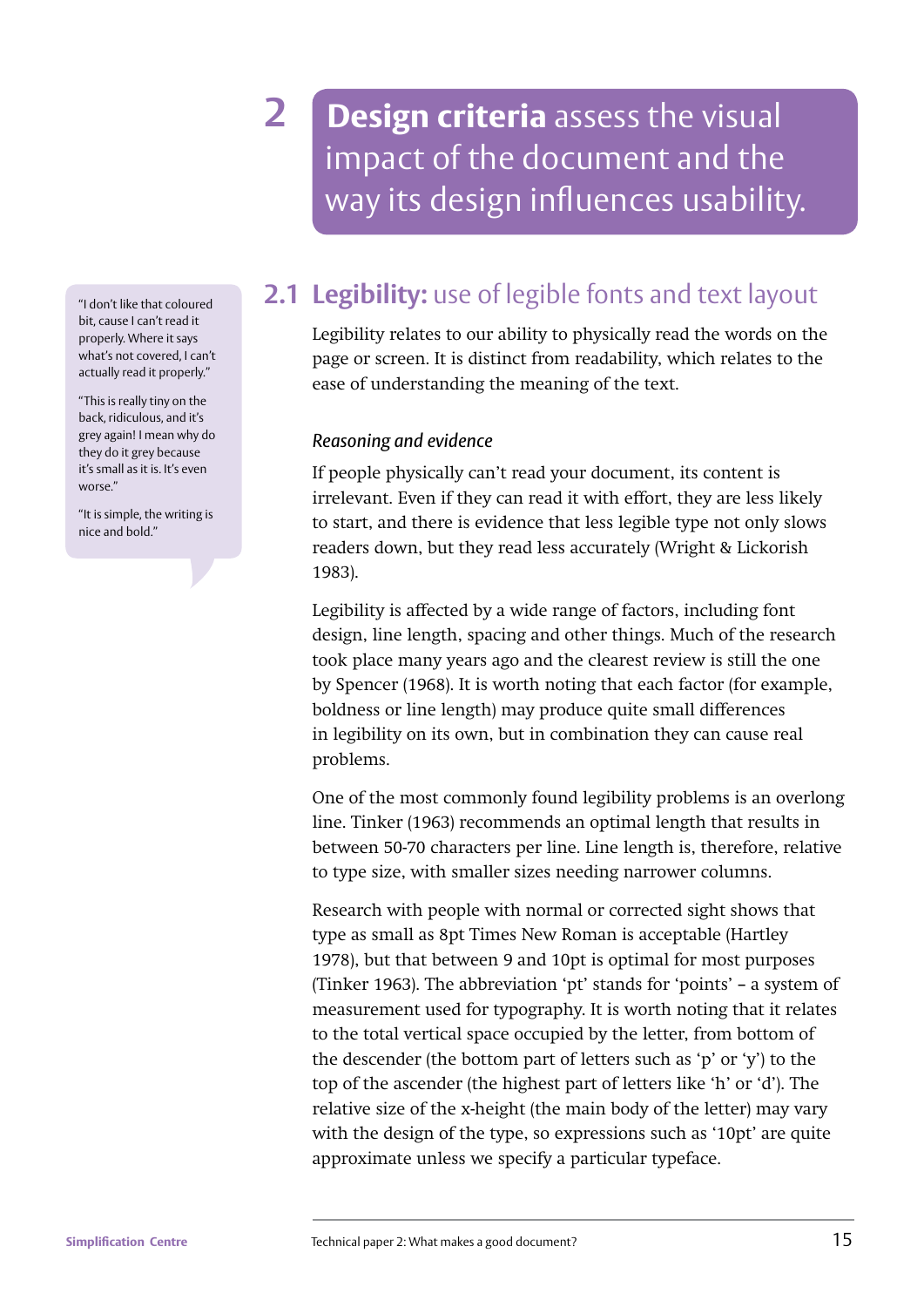Organisations who work on behalf of people with visual impairment make recommendations about legibility, and their requirements effectively call for special versions of documents (a 2mm x-height, corresponding to around 12pt in most typefaces is seen as the minimum for RNIB's less demanding 'clear type' standard, with at least 16pt required for large print). Research on legibility for people with visual impairment is reviewed by Russell-Minda et al (2007). We review some of this evidence in more detail in *Technical paper 10: Type size: interpreting the Clear Print standard.*

#### *What we look for*

We look for type that is too small, of an unusual or distorted design, printed with poor background contrast. Line length and interline spacing also contribute to legibility. We don't apply an absolute size limit and are more liberal in our judgements than the RNIB's recommendation of 12pt minimum for all type.

# **2.2 Graphic elements:** use of page layout, tables, bullet lists, charts, diagrams, illustrations, etc

This criterion relates to the use of typography to make the structure of information clear, and the use of alternative to prose – pictures, charts, tables and lists.

### *Reasoning and evidence*

The main purpose of typography and layout is to make the organisation of a document visually clear, so much of the discussion of the 'Structure' criterion is also relevant here.

But typography can help readers at the level of detailed explanations, as well as at the structural level of a document. Research confirms, for example, that typographic cues such as underlining, bold and colour help readers to understand and recall the information that is cued (Glynn & DiVesta 1979), although it must not be over-used.

A further strand of research has looked at graphic alternatives to prose such as a tables, lists and flowcharts. This is particularly relevant to financial documents, as it has been shown than conditional information is easier to understand when choices are shown graphically, or diagrammatically (Wright & Reid 1973; Felker et al 1981).

"I find usually pictures and instructions of how to put things together very very vague and you're not sure if you're doing the right thing or not. Pictures don't seem to bear any resemblance to what's in front of you, but that's a gem. It has a front view and back view, remarkably well labelled and useful arrows."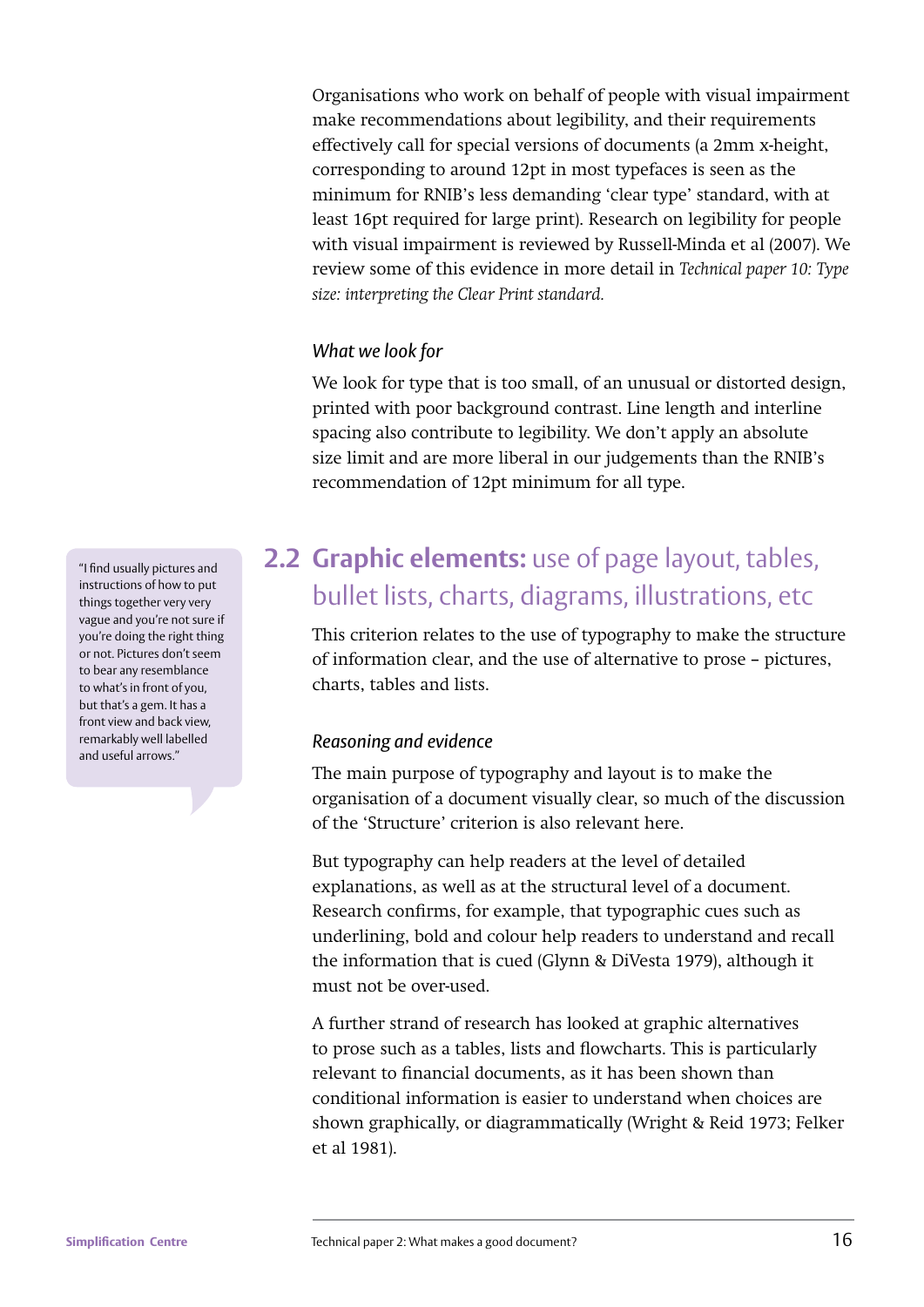Layout has also been studied and found to affect the ability of readers to read strategically (Waller 1987), and to integrate arguments presented graphically – for example, to compare two competing viewpoints or options (Waller & Whalley 1987).

#### *What we look for*

We look for the appropriate use of typography to make hierarchies of information clear, and to distinguish between different kinds of information. Where tables are used, are they easy to read, with clear alignments? We look at the layout for the good use of space, lines and colour, and we look at the quality and appropriateness of illustrations, tables and charts – are they helpful, not misleading, placed well, and well designed?

### **2.3 Structure:** quality of the document's organisation in relation to its function

This criterion looks at the organisation of the document or website – how easy it is to navigate, how easy it is to see how different parts are related, and how the part you are reading fits within the document or process as a whole.

### *Reasoning and evidence*

This criterion, along with others in our benchmarking process, recognises that reading a document is not a passive linear activity in which language is interpreted and stored in memory. Communicating is not about injecting knowledge into the reader's bloodstream. It's more like providing a buffet from which they can choose: they have the job of selecting, eating and digesting.

Reading is an active process that involves the reader in using information strategically, in order to build an understanding of the message content, or to answer specific questions that they have. Effective readers vary the pace and order of their reading, which they treat as a problem-solving process (Thomas 1976). This active reading is only possible within a well-organised text, and preferably a visually organised one.

Research on reading strategy (the term used to describe what readers actually do, and why) is reviewed by Paris, Wasik & Turner (1991). The cognitive processes involved are known variously as *metacognition* (Brown, 1980; Baker & Brown, 1984) or *executive control processes* (Britton & Glynn 1987).

"Very clear step by step statement of what actions need to be taken."

"It's quite confusing, what's not covered, and what is covered. It's all bitty and mixed up together somehow. It lists, miles and miles of it you see. And then it says please note that exclusion 15 and what is not covered by this policy. Blah blah blah. So then I have to go back and see what's that about. And then I couldn't find 15 for some time. Because it's not list 15 on the left hand side where I would have thought it would be, it's listed 15 in little letters here. I think it could be laidnout more clearly. There's so much of it."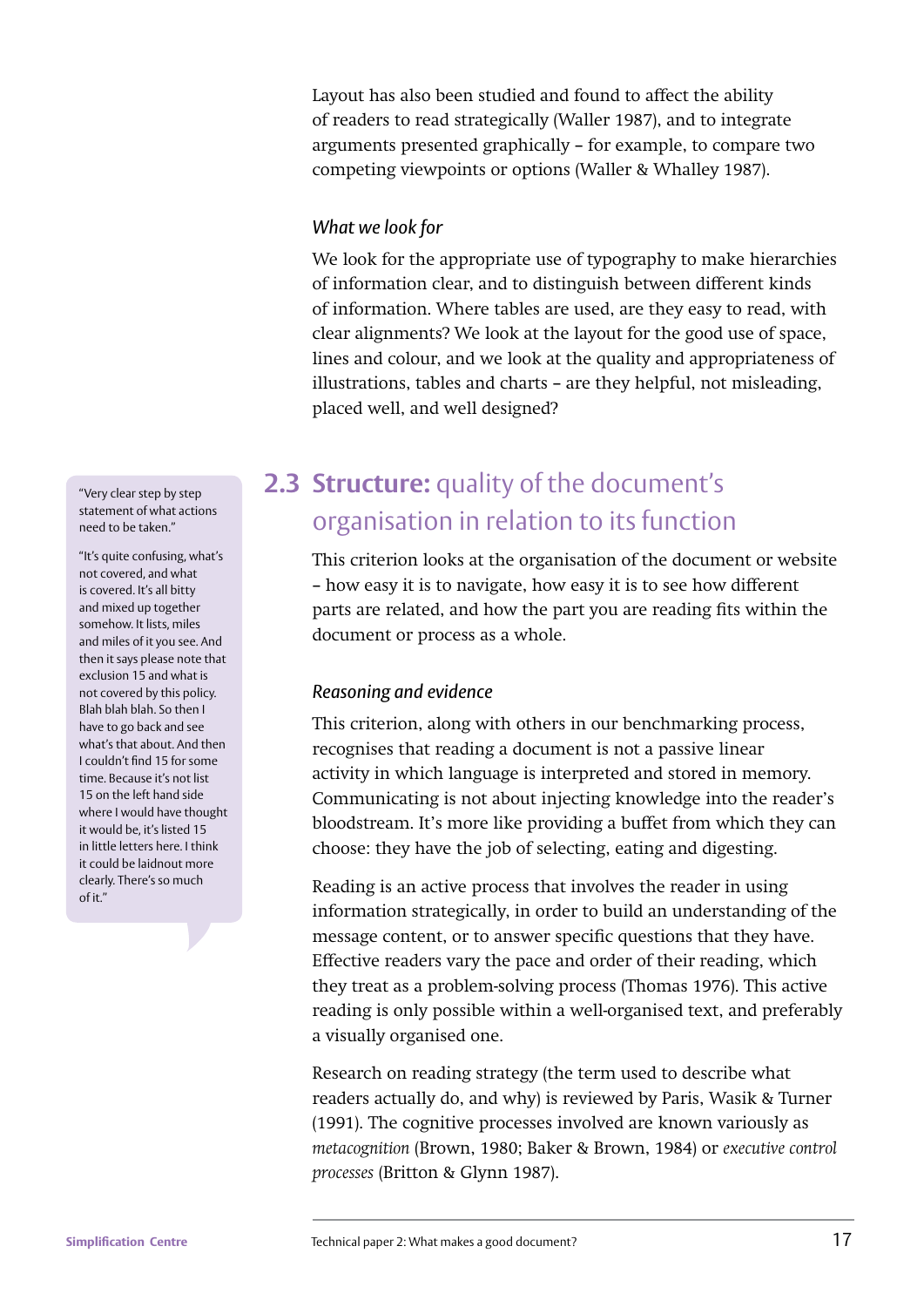Well-organised texts which are designed to support the full range of physical and mental processes that readers bring to them have been called 'considerate texts' (Armbruster 1984).

#### *What we look for*

We make a judgement about how useful and usable a document is, in relation to the processes it is expecting customers to engage in. These processes range from understanding the overall purpose of the document, to navigating within it, and understanding the meaning and significance of its content. It should be very clear from the visual organisation of a document how it is broken into sections, and how those sections relate.

### **2.4 Impression:** attractiveness and approachability of the document's overall appearance

This criterion is about how a document looks at first viewing. Do I want to read this? Do I want to read it now? How much attention shall I pay to it?

### *Reasoning and evidence*

It has been found that interfaces that look attractive are also judged as easier to use, whether or not they actually are (Kurosu & Kashimura 1995). So attractiveness has a strong effect on initial uptake.

Research commissioned by Royal Mail (Harper & Shatwell 2002) showed that a typical family sorts mail on delivery into three categories, based on first impressions and the identity of the sender: read now, read later or discard without reading. 'Read later' mail may actually never be read, but perhaps filed in case it is important.

This read-now or read-later judgement is based largely on the first impression. A document is less likely to be read if it is seen as too difficult, too trivial, or as a sales document.

The first impression does not just affect whether/when a document is read, but the way in which it is read. Linguists who analyse documents see them as falling into different groups, known as genres or text types (Swales 1990). Each genre triggers strong expectations about how it will be organised, and how to read it – examples of common genres used by service brands or government departments are: letter, form, business terms or regulations, leaflet.

"This would make you really want to read this because it's more bolder writing and it's got like certain parts and things like highlights and diagrams, so you would be interested to read it yes."

"Professional, to the point, quality paper, minimal. Easy to store, good. Snobby quality of paper make feel professional and trust it. Nice positive language."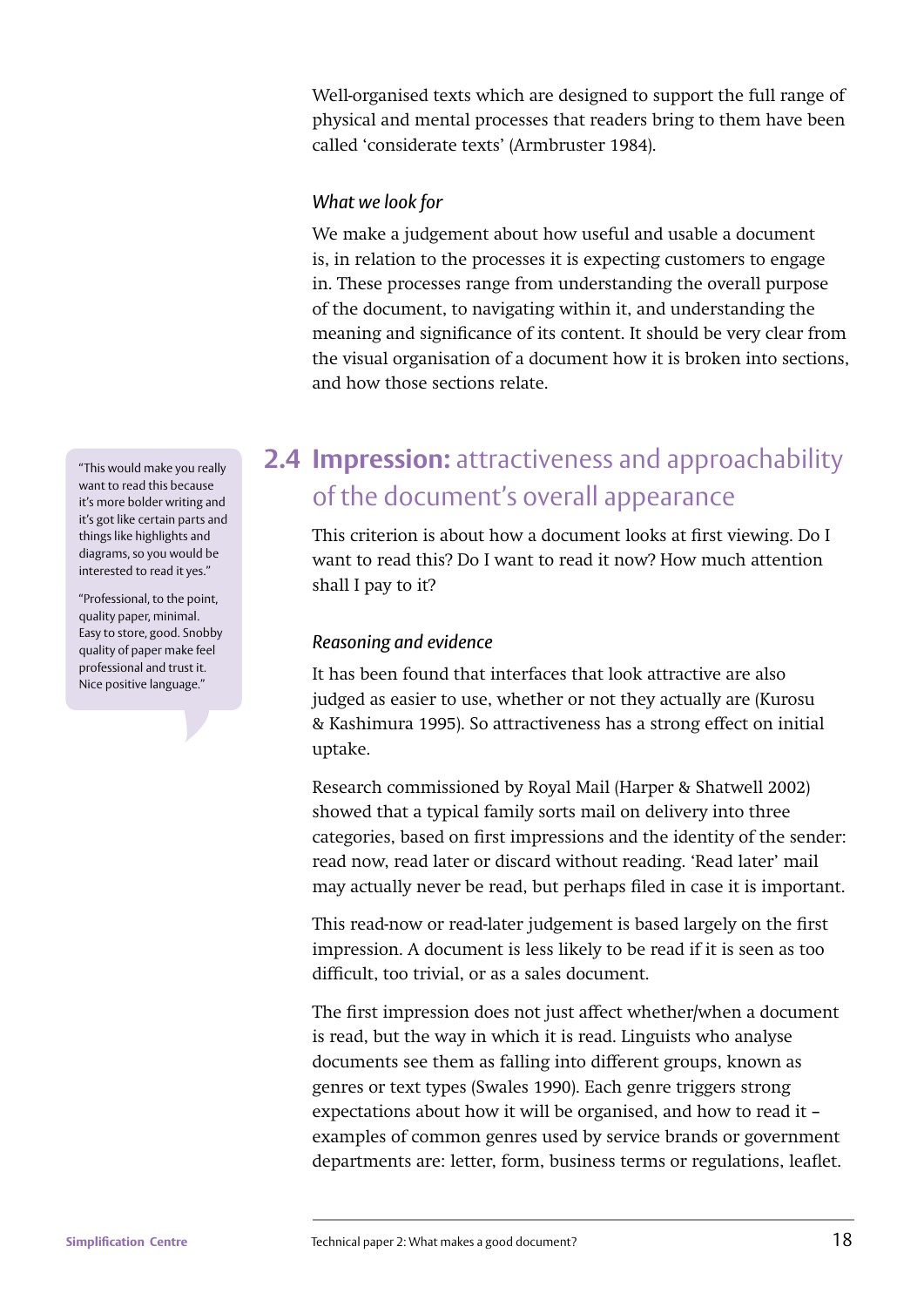Genres are initially identified by readers at first glance, so layout, headings and format are all important influences on the kind of attention a document is likely to receive.

### *What we look for*

We look for attractive documents with uncluttered but informative covers and early pages. We look for a clear writing style (particularly for headings), an orderly structure and clear, open layout. Each genre should work according to its own conventions – for example, letters should be short and to the point, without turning into sets of business terms; leaflets can be less formal, but should be graphically structured and inviting.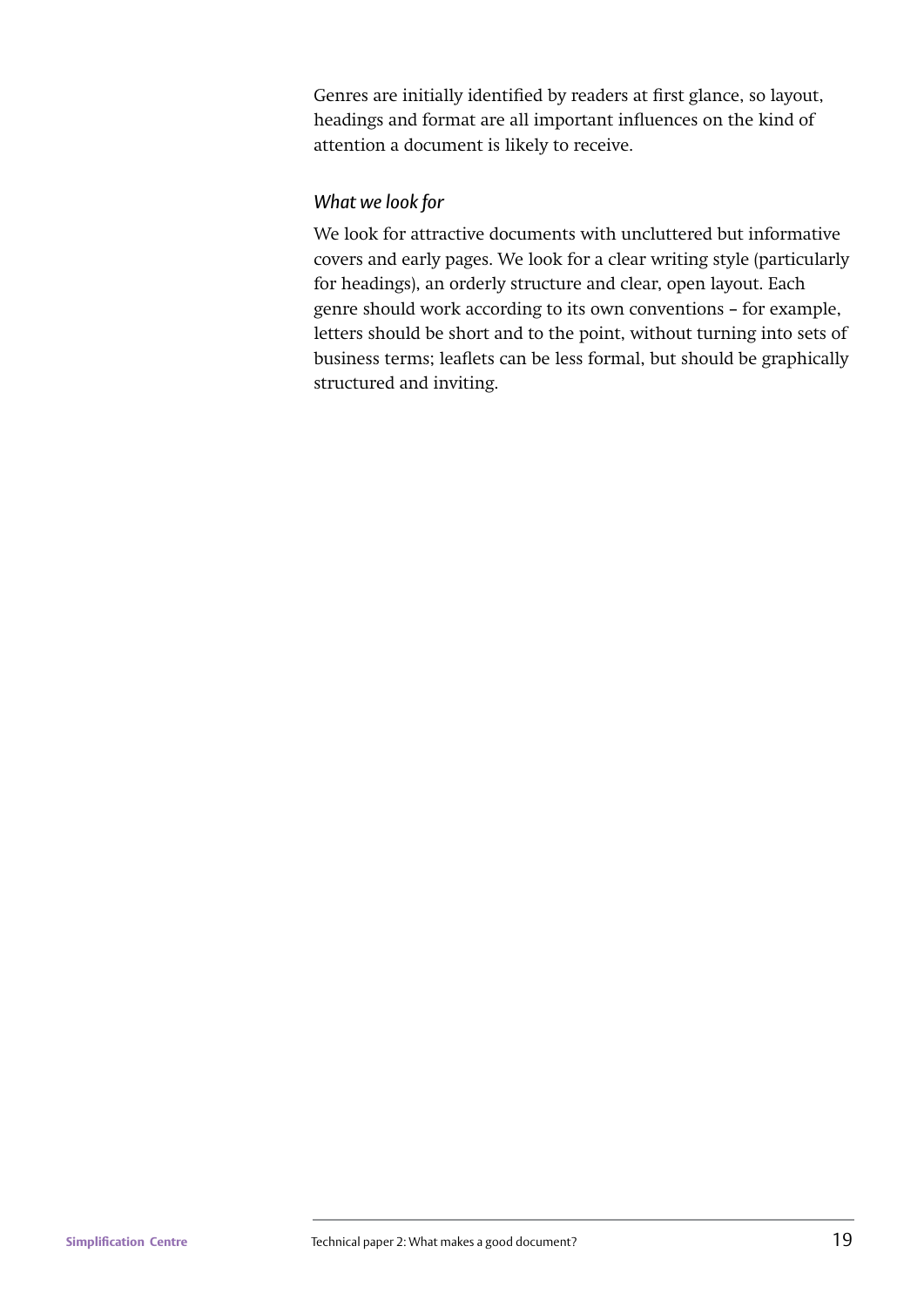**3 Relationship criteria** assess how far the document establishes a relationship with its users.

"I hadn't heard of this company before so I didn't know what it was or read it until they sent me a second letter, when I thought it might be important."

"If I hadn't been reviewing my paperwork a little more, I would simply have chucked this thinking it was direct mail"

# **3.1 Who it's from:** is it clear who is communicating?

The perceived personality and authority of the sender of a document will affect how readers receive it. Most organisations have a defined brand, which can be invoked through a consistent use of the brand mark, colour, fonts and tone of voice.

### *Reasoning and evidence*

The Royal Mail research cited earlier showed that people treat mail differently depending who it is from (Harper & Shatwell 2002). Mail from an organisation they do not have a relationship with is likely to be seen as junk mail, for example, and rejected.

If people can recognise the originator of a communication, it determines significantly the way in which the information will be viewed. Petty & Cacioppo (1983, 1984) proposed a communication model that suggests that readers are persuaded of the authority of a message partly through systematic analysis of its content, and partly by assessing the credibility of its source. They suggest that the source becomes more important in cases where the reader is unmotivated or lacks the skill to analyse the content systematically. A trusted brand or 'speaker' will create more of a tendency in readers to give credibility to the information. Readers are also likely to have an idea, however vague, of the sanctions that are in place (for example, regulation, journalistic scrutiny) that make it in the interests of well-known organisations to be truthful and to act in the interests of their customers – or at least, not to their detriment.

In the case of financial services, it is important to remember that people have very long relationships their providers – particularly in pensions, investments and life assurance. They may only hear from their provider once a year, and so changes in ownership, name or branding may take some time to filter through to customers. It may be necessary to remind customers of this, long after it has ceased to be a novelty in the organisation itself.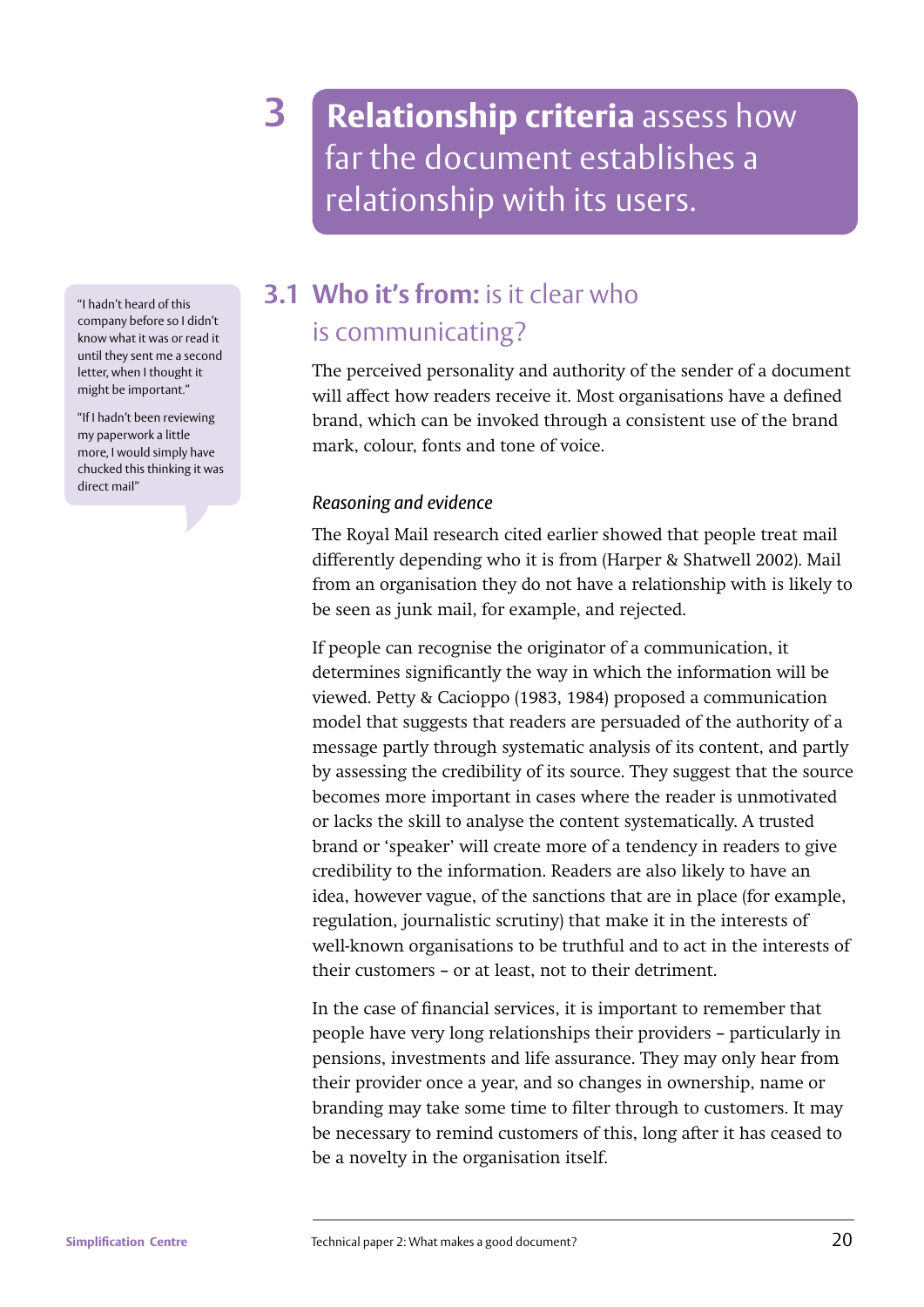#### *What we look for*

The documents we look at in our benchmarking are mostly transactional and functional – they are sent to people as part of a process they have already engaged in as customers or enquirers (as distinct from unsolicited marketing material). So we look for very clear identifiers of the sender, and that there are unlikely to be any misunderstandings about its origins or status.

### **3.2 Contact:** whether there are clear contact points

Clear communications channels are obviously important for processes to be efficient, and they are also a matter of courtesy to our customers who want to be able to use the channel they prefer.

#### *Reasoning and evidence*

All communication is part of a dialogue, and success depends on this working both ways.

Research on user guides (a different but equally complex area of communication) has shown that most people strongly prefer to ask a human expert rather than to try to understand a complex document (Wright 1981; Wright, Creighton & Threlfall 1982). For most people, asking someone is the preferred way to overcome difficulty.

Clear contact channels also relate to a key concept in usability research: *forgiveness* (reviewed by Lidwell, Holden & Butler 1983). No interface can be expected to work for every user, but successful ones are forgiving of error – offering an alternative to failure. An unforgiving communication is one that, if it fails, offers the user no alternative. In this case, the forgiving alternative is to call, which means that the contact details are crucial.

#### *What we look for*

We look for clear contact details provided in a prominent place. If premium phone lines are used (for example, 0845 numbers), the cost should be made clear, and opening hours should be shown. Customers should also be given the option of email or postal mail.

Alternative routes for people with special needs should also be clearly shown.

Other addresses or apparent contact details (such as the company registration) should not distract from the main contact channels.

"If you don't know what you're doing, in big letters there's a helpline thing here. It's excellent."

"This doesn't have a name of who to contact if you have any questions – I don't think that's very good."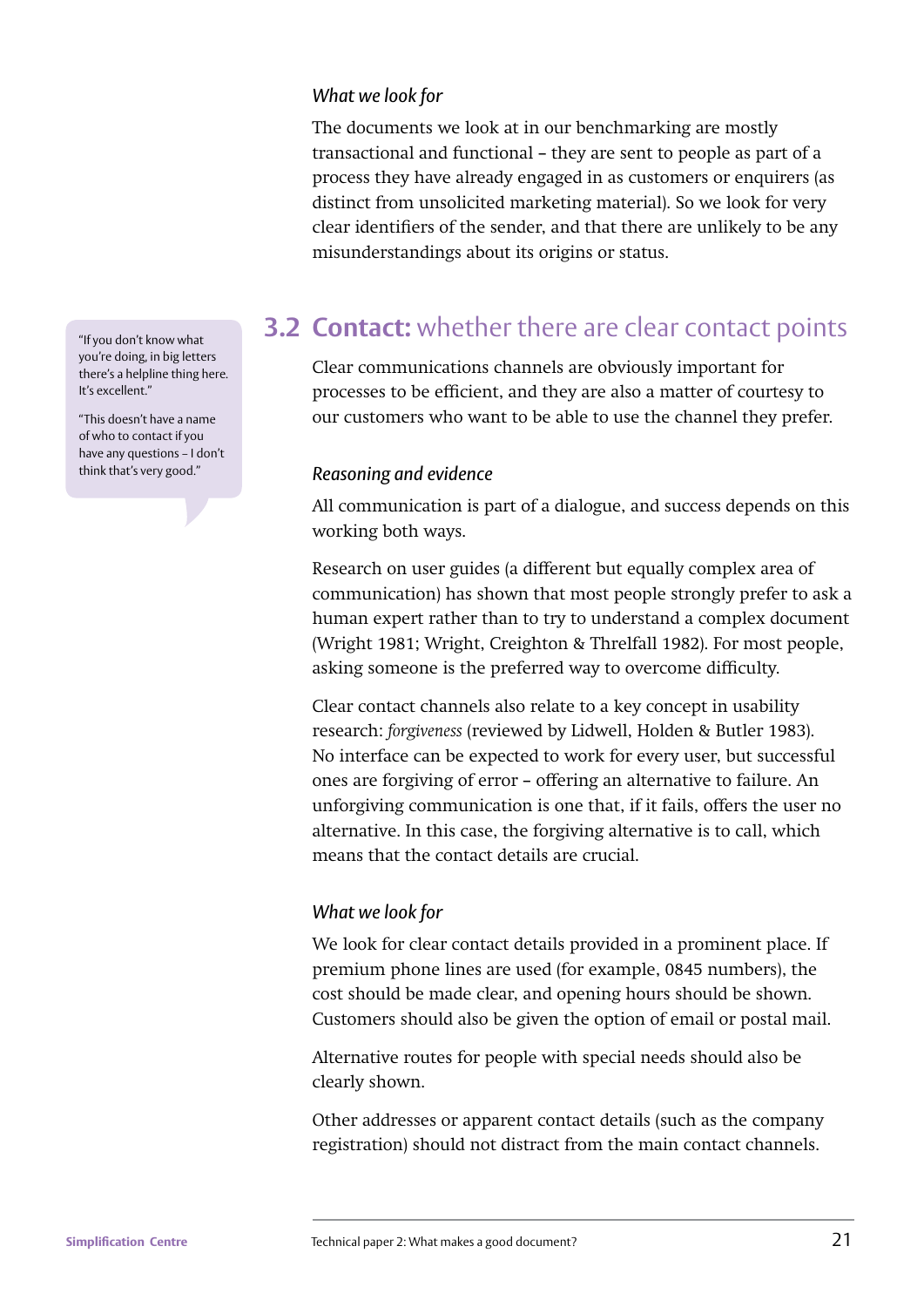"Compared to the other financial example which was obviously more 'high powered', this type of financial information is 'for the peasants'. It explains everything, and is perhaps a bit patronising, but I like that because I don't really know what all of it means."

## **3.3 Audience fit: appropriateness to the** knowledge and skills of the users

This criterion is related to *Relevance*, and also to *Plain words*, but focuses on the level of conceptual difficulty that is appropriate for the audience.

### *Reasoning and evidence*

Surveys show that a large number of people in the UK fall below a satisfactory level of functional literacy (DfES 2003): this term describes the ability to use documents for problem-solving tasks, in addition to the simple deciphering of words and sentences (this is known as prose literacy). Functional literacy also includes numeracy, and this is a particular problem for many people. For example, a great many people have difficulty with the concept of percentages a fundamental concept in the financial services industry.

In recent years, specific literacies have been identified and researched, including financial literacy (Atkinson et al 2007). The Financial Inclusion Taskforce has been established by the government to address this particular problem. Data from this research can be used to alert writers to specific issues that customers are likely to have difficulty understanding.

Difficulty will result from any mismatch between the reader and the text. This may be at many levels: in the content (for example, complex decisions involving risk assessments), in the expression (difficult words and complex explanations) or in the reader's motivation.

Research also shows that readers' interest in a topic can affect performance (Baldwin et al 1985, Stevens 1980). This is bad news for writers about financial products, as a separate strand of research known as behavioural economics has identified psychological factors related to time-distant outcomes of decisions (Liberman et al 2002). This effectively confirms what is generally known: that younger people have great difficulty in thinking through pension options that relate to a distant future. This work suggests that overcoming difficulty may involve motivating customers as well as simplifying the document.

### *What we look for*

We look for a level of conceptual and language difficulty that is appropriate for the audience, or for a clear layering of information, or alternative reading paths to help different users get the most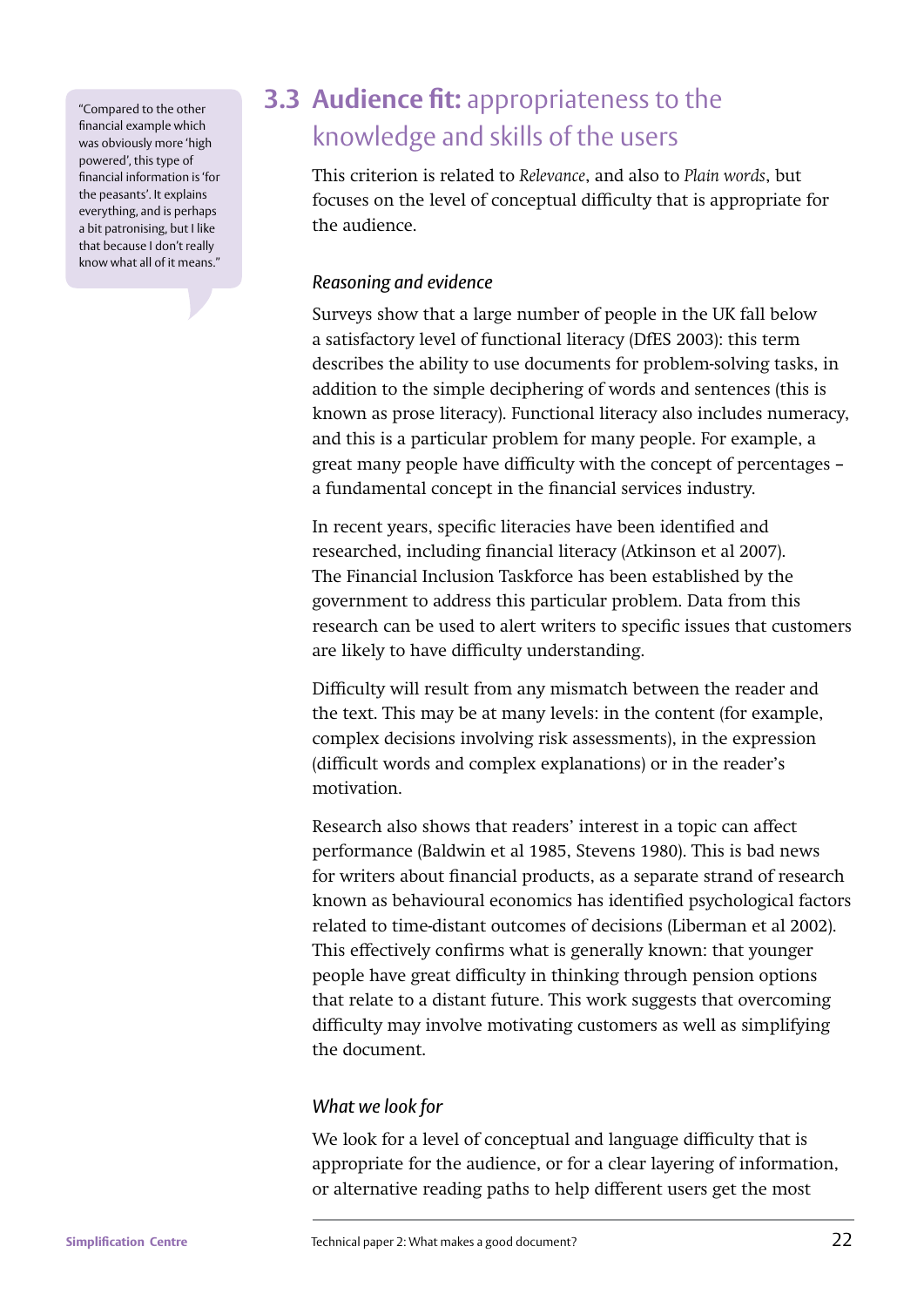from a document or website. Communications aimed at financial advisers, for example, obviously need a different level of explanation from communications aimed at their non-expert customers.

### **3.4 Tone:** matching the style and language to the context

This criterion looks at the overall style of the language you use. Although it could belong in our language section, this covers those aspects of language that create relationships.

### *Reasoning and evidence*

This aspect of language is studied by discourse linguists or sociolinguists (Brown & Yule 1983; Hudson 1996). It is typically descriptive, rather than empirical (that is, it is not usually based on experiments), and offers useful insight about why plain English is so hard to achieve for many organisations.

It is worth noting that the concept of 'everyday' English is not straightforward and should not be taken too literally. Many people's everyday English is informal and non-standard (in the sense that it represents a local or group dialect, rather than the standardised grammar heard on the BBC news). Brands that use truly informal English for administrative documents risk losing credibility with groups whose own informal English is very different (compare the tone of voice used by Virgin and Saga, for example).

One area where the research is not clear-cut is the comprehension of metaphorical language, which is very prevalent in descriptions of investment performance (for example, metaphors of war, mechanics, weather and health are common: confidence might be 'battered', investment strategies 'aggressive' or 'defensive'; growth is 'generated' by 'dynamo' economies, and crises 'sparked'; the outlook might be 'sunny' or 'stormy'; sectors might be 'ailing' or 'healthy'.) Although metaphor might be thought to be an indirect way of speaking, and therefore unreliable, research reviewed by Gibbs & Steen (1999) shows this not to be the case. We have not found research specifically related to financial products, though, nor to any other domains of interest to our member organisations.

"Harsh and cold messaging - could be written in a more positive way."

"The 'simply do x' language is irritating – what if I don't find doing it simple? Then you are saying I'm stupid!"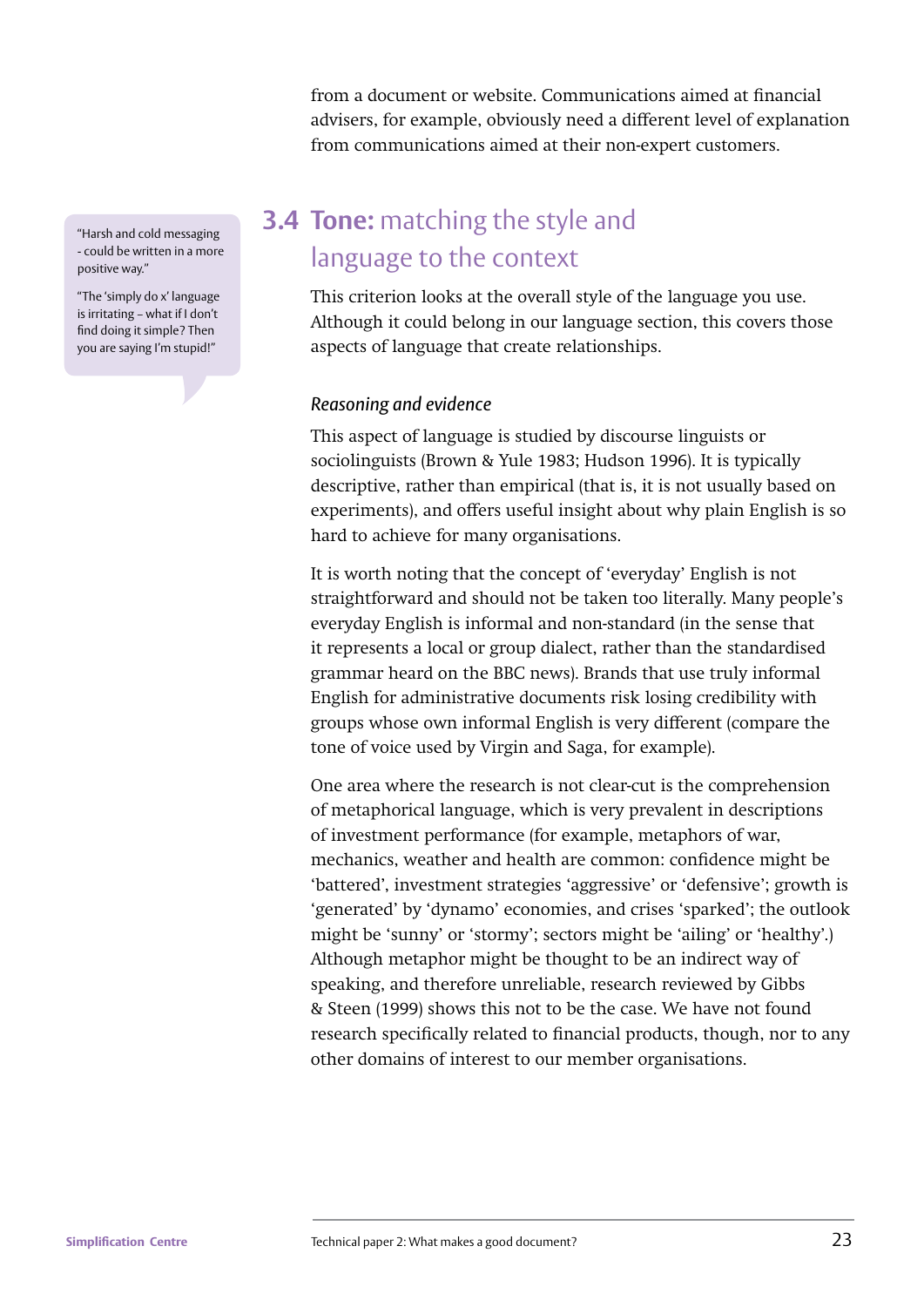### *What we look for*

We look for an appropriate tone of voice for the topic, the audience and the organisation's brand. For most of our member organisations, the starting point is clear, everyday English, with some variation where brands want to be particularly distinctive (for example, through informality) or where they address audiences which may include many people with poor education, or who speak English as a second language. Documents might lose marks here if they appear to trivialise important issues, if they appear not to care about how they are understood, or are excessively self-regarding or promotional in inappropriate places.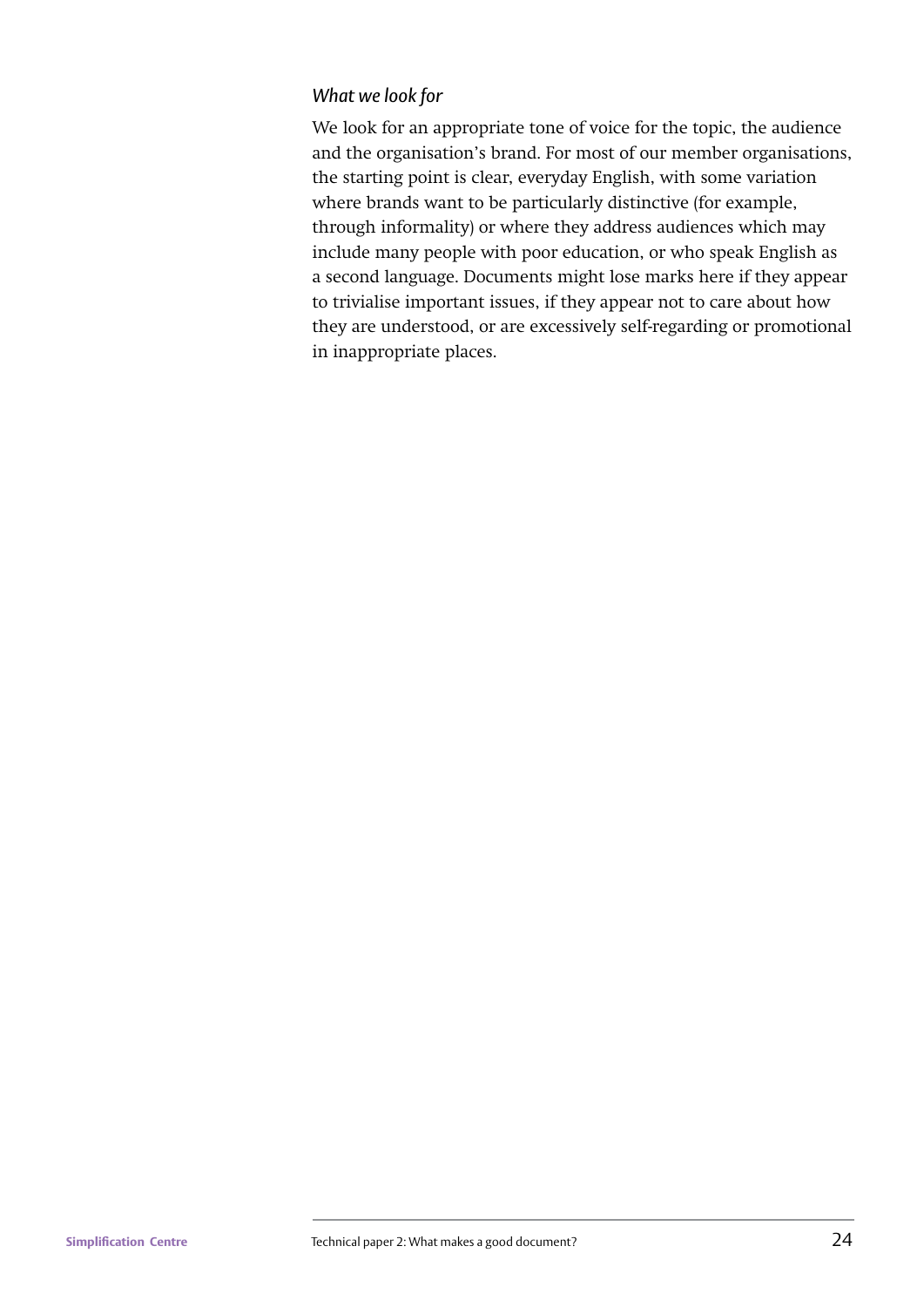**4 Content criteria** assess how the content and the way it is organised deliver the document's purpose.

"Not quite sure why I got this – maybe because last year I qualified for a disability living allowance."

"Relevance of the second page of 'additional conditions' not clear as the account has matured"

### **4.1 Relevance:** how relevant the content is to the recipient

We are all more interested in information we see as relevant to us. Because it fits with our needs and expectations, we attend to it and draw conclusions from it.

### *Reasoning and evidence*

Relevance is a key question that affects the customer on a number of different levels: it is not only part of the initial impression that motivates them to read on, but it also affects the difficulty of a document. This is because it reflects the degree to which a document is personalised.

The most personalised communication is a phone call, or face-to-face meeting. So long as both parties feel free to raise topics or ask questions, relevance is guaranteed. Almost any other channel involves the organisation guessing what the customer needs, and the customer guessing what the organisation is trying to tell them. Faced with information that is highly generalised or of questionable relevance, the customer may find no existing mental schemata within which to interpret it. They have to invent a possible world in which it might be relevant to them – quite apart from the effort required, they risk getting it wrong.

Apart from a conversation, the next most personalised channel is an individually written communication, followed by a standard document containing personal data and selective messages, then a standard letter sent to a particular customer segment, and finally an indiscriminate standard document.

As we move down this list, the customer is being asked to work harder to find content that applies to their situation, and to weed out messages that should be discarded. This obviously carries risks that they may become confused or demotivated, or even take a completely wrong meaning from the document.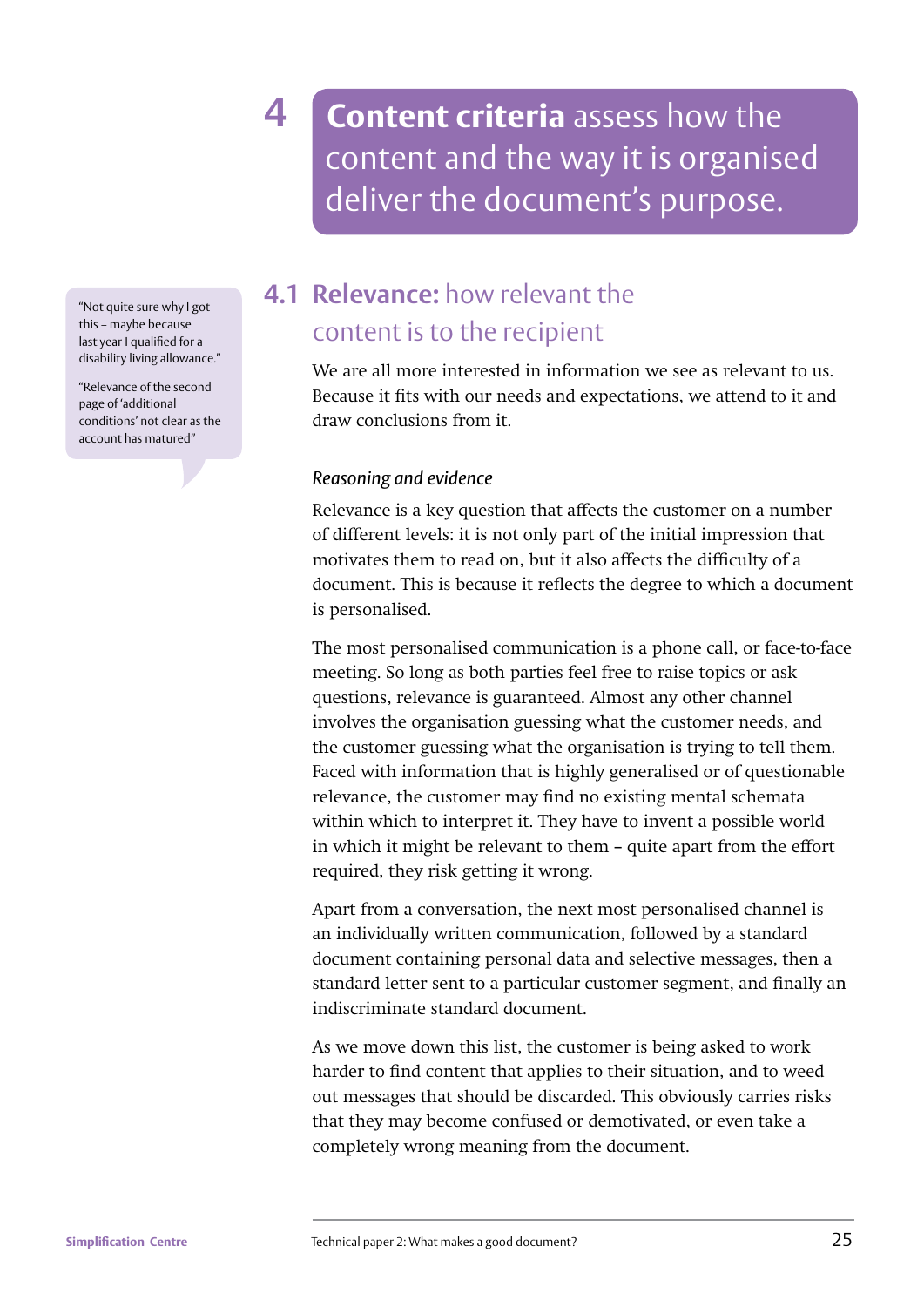Information that is not highly personalised normally includes conditional information signalled by expressions such as 'if', 'or', 'except', 'in some cases', or 'customers with [product] should'. Or the conditionality may be implicit, expressed through a choice of section headings to select from.

Research has shown conditional information to be particularly difficult to understand (Neisser & Weene 1962, Holland & Rose 1980), and more so where negative conditions are involved (eg, 'if you do not have…') (Just & Clark 1973, Sherman 1976; Wright & Hull 1986). Conditional information involves an increased cognitive processing load, which is often made worse in poor documents by other sources of complexity (such as difficult words or long sentences, for example).

Further evidence of the need for relevance to be clearly signalled can be found in the research that underlies the measurement of *document literacy*. This term describes the ability to use documents for functional purposes (Kirsch 2001), as distinct from *prose literacy*, which is the ability to decode words and sentences. One of the key components of document literacy is the ability to find the correct answer to a question from among a series of incorrect, but plausible answers, known as distractors (see a good explanation by Evetts & Gauthier 2005).

### *What we look for*

It is not always possible to guarantee a message will be seen as relevant, but there are things that help. We look for indications of the expected audience ('a guide for new parents', 'employing someone for the first time?'), layered information that makes relevance clear for particular audiences, clear headings, diagrams and flow charts.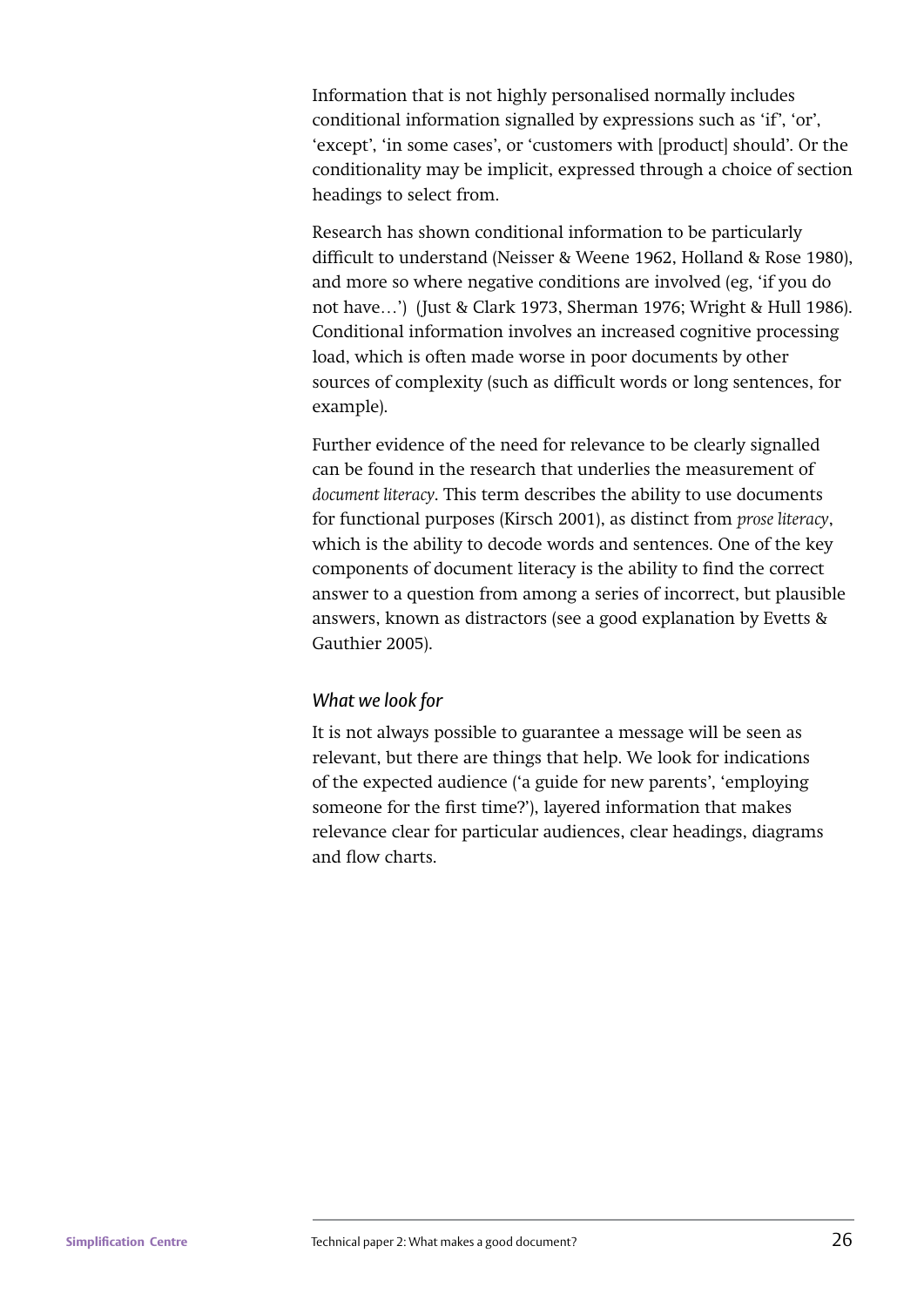"This is difficult and I wish they'd put the name of the insurance policy and company as well as the policy ref. It would have meant more immediately if I'd known it related to the Household and contents policy"

## **4.2 Subject:** whether it is clear what the communication is about

This criterion is a critical one, as it addresses the kind of major misunderstandings that can happen if participants in a conversation are at cross-purposes.

### *Reasoning and evidence*

At the start of this paper we introduced the concept of schemata. A problem for specialist documents is that people may not be familiar with the relevant concepts and processes and do not have well-developed mental models to apply. So when you write a letter, you need to do more than quote an account number or even a product brand name: you also need to identify the subject in the customer's own terms, and your purpose in writing the document. For example: 'Changes to your pension', 'Your benefit is going up', 'You are at the age you told us you want to retire'.

Establishing the subject may also involve explaining the background and setting up a framework that explains the topic of the document. This kind of pre-summary has been called an 'advance organiser' (Ausubel 1963). Research has confirmed the effectiveness of advance organisers and summaries for orienting readers to topics (Hartley & Davies 1976).

### *What we look for*

This criterion is closely related to *Relevance*, but focuses on how the topic and purpose of the communication are announced. We look at the titles, subtitles and prominent summaries, and how clearly they relate to the world of the customer.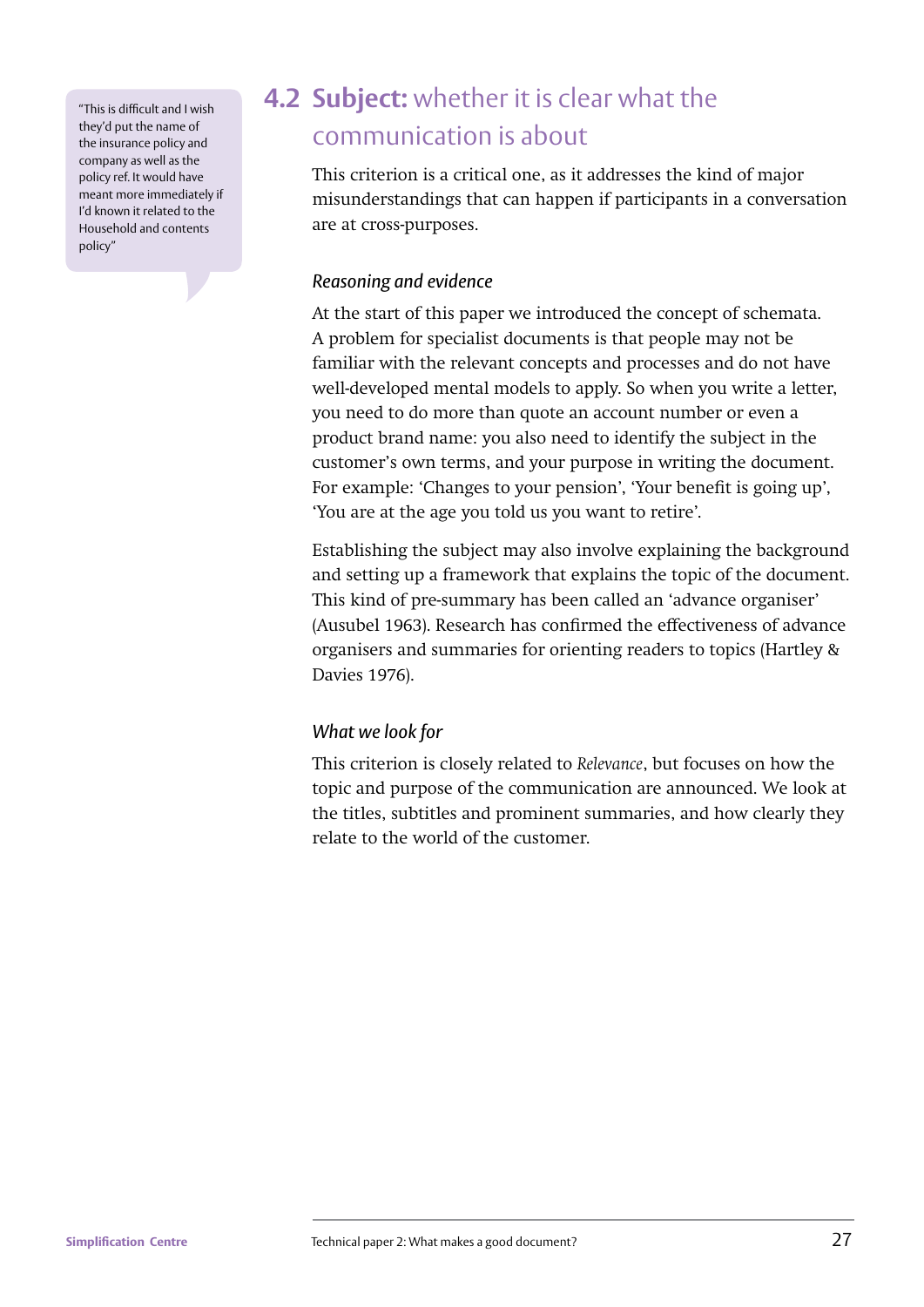"We are not sure what to do with it – where is the form to complete?"

"Very clear step by step statement of what actions need to be taken."

### **4.3 Action:** clarity about what action is required of the user

Most functional communications potentially lead to actions – either a necessary action – sending something in, paying or phoning – or a potential action such as making an insurance claim, reporting a change of circumstances, or investing some money.

#### *Reasoning and evidence*

Anecdotal evidence from many organisations tells us that mistakes are extremely common in form-filling and bill-paying. Our experience as designers tells us that any form that has to be filled in by the entire population (with the full spectrum of literacy levels) will have an error rate of at least 10-15%, rising to much higher figures in the case of longer or more complex forms. People pay the wrong amount, send cheques with no identifying information, or send things to the wrong address. In the mid-1990s the UK Passport Agency reduced errors in passport applications by around 6% simply by providing an addressed envelope for customers to use. The envelope had the correct address, and a checklist of what to enclose.

Even in communications that are mostly informative, the *Action*  criterion represents the customer's need to understand the overall process that this communication is part of. We have already discussed the concept of mental models or schemata, and there is some additional evidence that step-by-step structures are effective for communicating technical concepts. (Novick & Morse 2000). This means that a clear Next Step is the last piece of information that helps readers complete this piece of communication – whether it's providing the answer to a question, or taking in some information. Without understanding of the Next Step, the communication will be incomplete. This means that the dialogue between the organisation and the customer has broken down.

### *What we look for*

We look for clarity of instructions and communication routes (also covered by our *Contact* criterion). Are amounts clear, are conditions clear, do people know where to sign? This criterion becomes critical with forms, which need to relate response boxes clearly to questions, and bills, which need to be very clear about amounts and dates.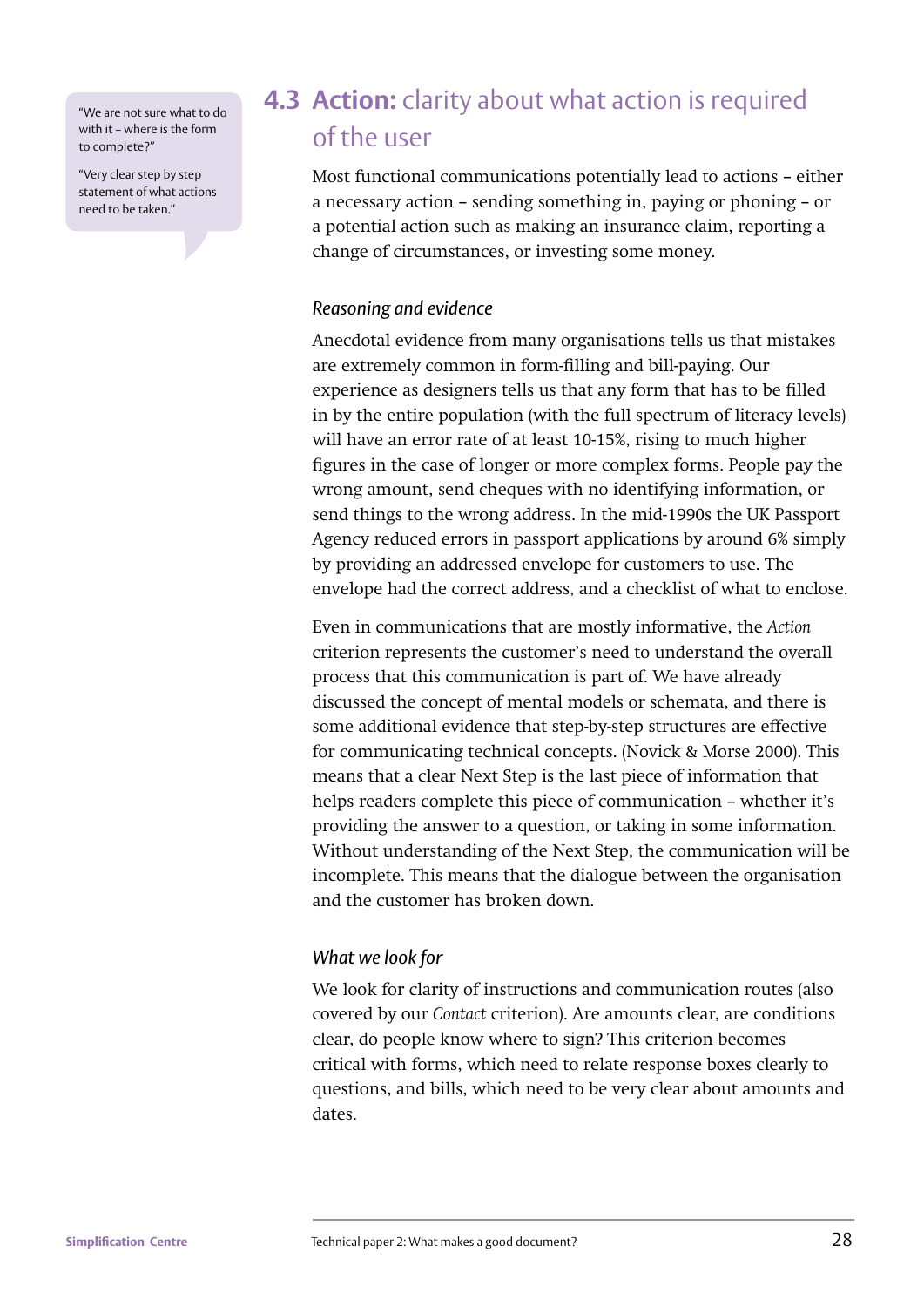"The only minor criticism it took me a bit of time to find out what to do if I didn't want to reinvest, because they want you to reinvest, everything about reinvesting is 'what to do next', how to reinvest etc all clear. And then in very small, well ordinary print here, if we don't receive your reinvestment form by the x date, or you would rather not invest, we will automatically pay it out. Thank-you, that's all I need to know."

"I have a mortgage with (this company) and they continually send me letters about loans/insurance etc even though I've told them I'm not interested. Ethically, I think it's wrong for them to try to encourage people to take out loans in this way. I've lost respect for the company."

### **4.4 Alignment:** compliance with the organisation's intended aims and values

This criterion considers whether the effect of the document is likely to be in line with the intention of the organisation that produced it. This takes into account the fact that people's decisions are influenced by non-rational factors, and that messages need to be designed to fit with user expectations.

### *Reasoning and evidence*

Just because a document is clear and understandable, it does not mean it will have the intended effect. We introduced this criterion to allow us to evaluate the role of the document in the conversation between an organisation and its customers. It asks whether a document is likely to have its intended effect, bearing in mind the customer's information needs and expectations.

The alignment criterion is underpinned by two main sources of reasoning: firstly, theories and research evidence from behavioural economics that address the way in which people make decisions; and secondly, the notion that documents are part of a conversation between the organisation and its customers, in which each has an expected role to play.

Most of the documents we benchmark exist to support, directly or indirectly, choices that people are being asked to make. The theory of choice has been grounded in economics. A key assumption by classical economics has been that individuals take decisions so as to maximise their own welfare. In doing so they weigh the costs of actions against their benefits, and where costs or benefits are uncertain, they discount them in a consistent way.

However, recent years have seen the emergence of behavioural economics – the use of psychological methods and theories to explore decision making. This has increasingly shown that in reality people do not make decisions in the way classical economists assumed, especially in conditions of uncertainty. For example, it turns out that we value possible gains less than possible losses, even when the amounts and probabilities are the same. (Kahneman & Tversky 1979). We use heuristics – rules of thumb – rather than calculation (Gigerenzer & Goldstein 1996). And when faced with too many options we are less likely to make any kind of choice, and may give up and do nothing (Iyengar & Lepper 2000). The Financial Services Authority recently commissioned a good summary of the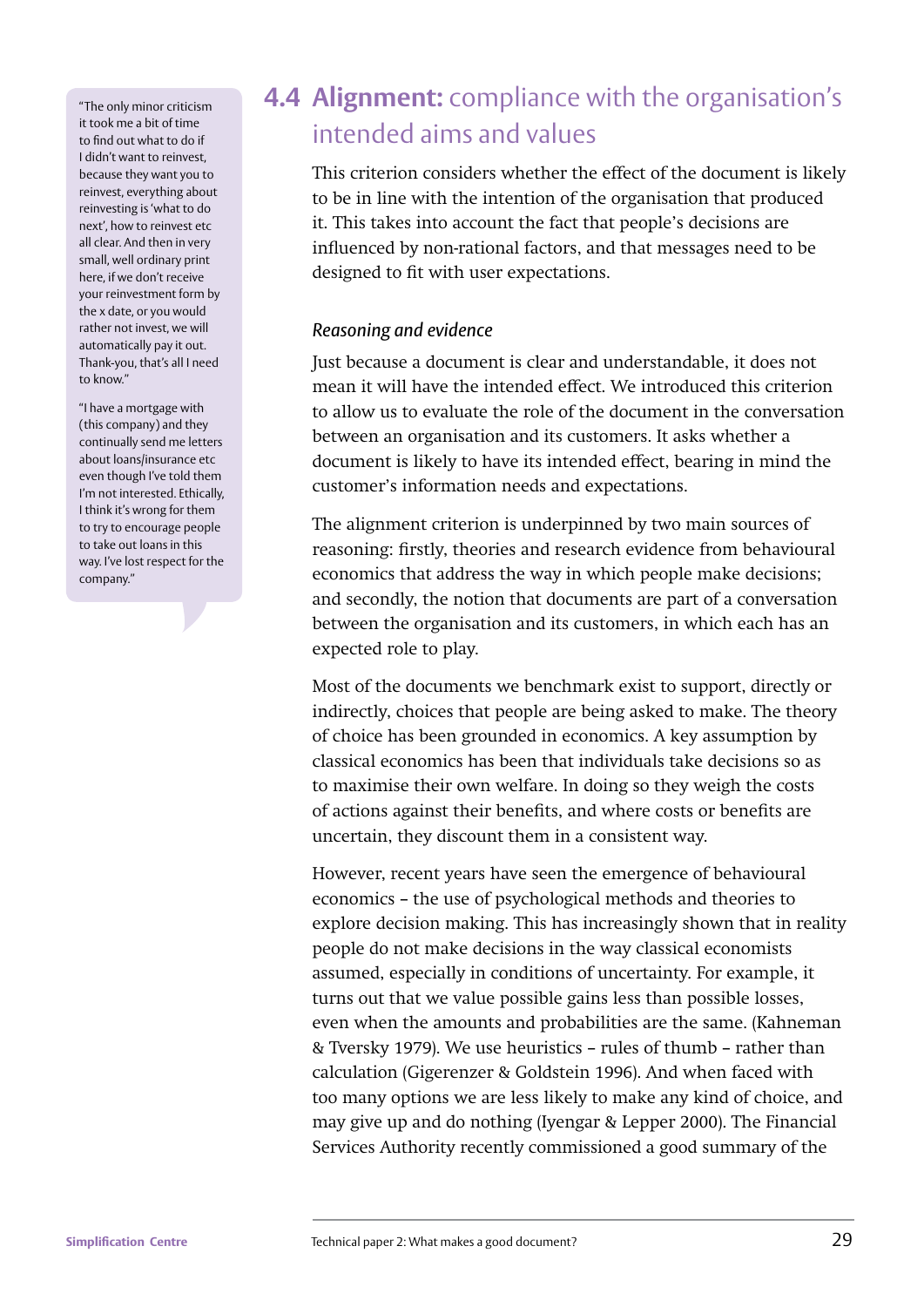relevance of behavioural economics to financial decision-making (de Meza, Irlenbusch & Reyniers 2008)).

The result of these factors is that it may not be possible for the authors of functional documents to avoid biasing the customers' choices in one way or another. That leads to the argument that if we can't help biasing customers' choices, we should at least bias them in their own best interests (an argument widely disseminated through the best-seller *Nudge* by Thaler & Sunstein 2008). The difficulty for the Simplification Centre is that making independent assumptions about what decisions customers ought to make in their own interests is fraught with difficulty. We have no source of objective evidence beyond customers' own decisions, and we are unlikely to be able to analyse those in sufficient depth to reach soundly based conclusions. Anything else would require us to make our own value assumptions which may be different from those of organisations or their customers.

We therefore concluded that it would be more helpful if our benchmarking were to comment on the alignment between the likely effects of the documents and the values and objectives which the originating organisation declares them to perform. Studies such as Meyer & Schwager (2007) – as well as ubiquitous anecdotal evidence – show how frequently there is a divergence between an organisation's corporate aspirations for the quality of its service and the experience at the touchpoints – that is, where the customer or user comes into direct contact with the organisation. Kaplan & Norton (1992 and 1996) emphasised the key role of relevant information flows in measuring the alignment of service delivery with management's strategic aims.

This brings us to our second source of reasoning for this criterion. By defining a personality for their brands, and using a house style and corporate identity to ensure consistency in their communications, organisations strive to appear to a customer as if they are an individual. But this sets up high expectations that they will therefore have the same memory of events, commitment to promises and good manners that an individual normally has. Every encounter with a brand is received equally on this basis – whether it is a carefully crafted marketing letter or a long wait in a call centre queue.

Waller & Delin (2003) use the work of the philosopher H.P. Grice to develop the concept of cooperative brands. His Cooperative Principle develops the idea that people in conversation are cooperating in a mutual effort to communicate - he defines four maxims - principles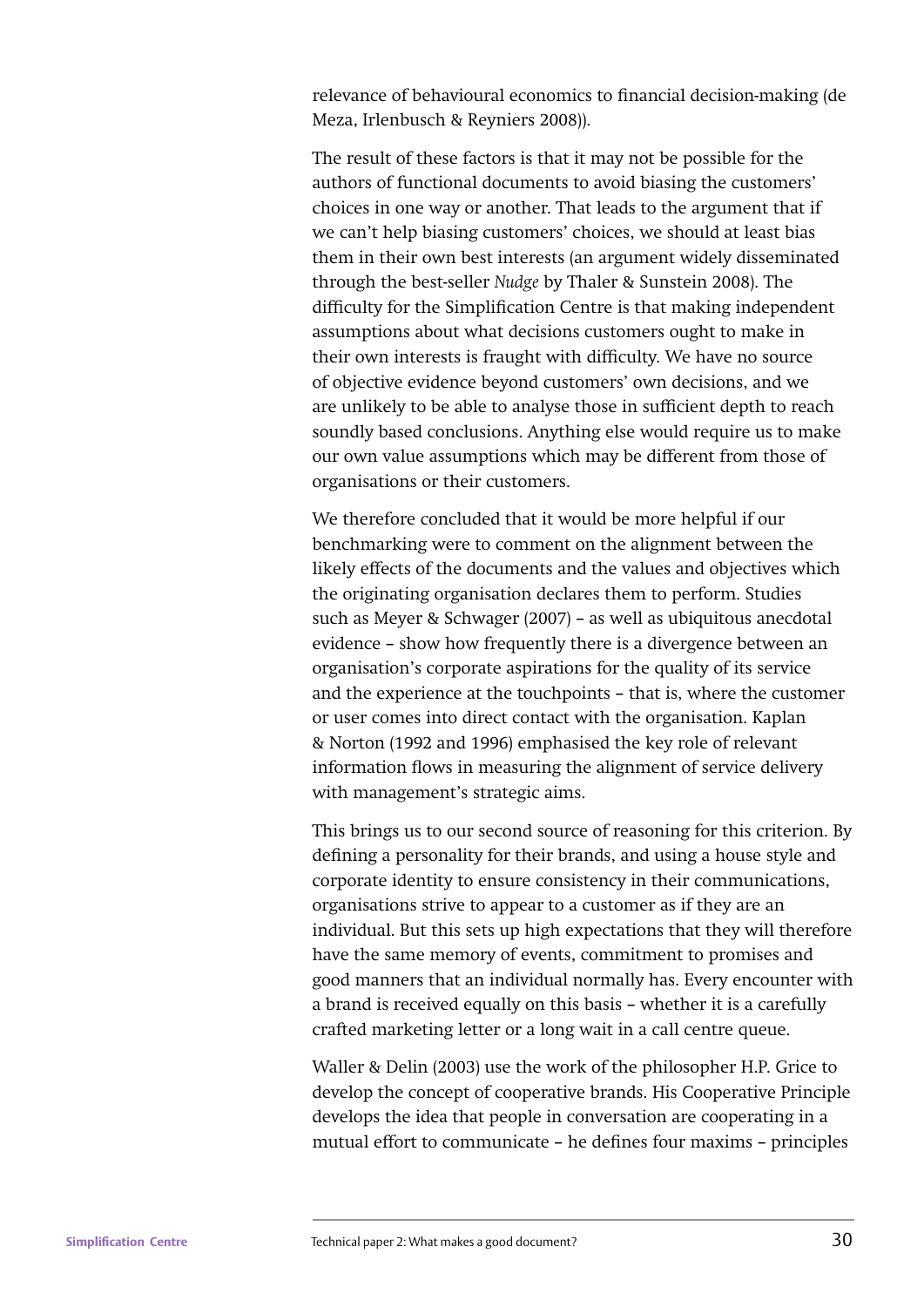Thanks to a number of colleagues who commented on or contributed to this report, including Judy Delin, Martin Evans, John Field and others I may have forgotten about, as an early draft was circulated several years ago. They can take credit for any good things you might find here, but are not responsible for the faults you will find.

that each participant is entitled to assume the other is following, in order to make sensible inferences. The principles, paraphrased, are:

- Relation: Be relevant.
- Manner: Be as clear and brief as possible.
- Quality: Tell the truth, as far as you know it.
- Quantity: Give the right amount of information (neither withholding anything that is relevant, nor swamping with unnecessary detail).

It is the customer's natural assumption of cooperation that leads them to believe that they would not be offered a product they do not need, and that no important terms of business are being hidden. Recent rulings by regulators about the mis-selling of financial products would seem to confirm it is reasonable for them to make such an assumption.

These principles are also covered among our other benchmarking criteria, but they reappear here to enable us to take account of their effect on the alignment of communications with the stated intentions and brand personality of the organisation.

#### *What we look for*

We ask organisations whose documents we benchmark what they want it to achieve. We look for factors such as the way questions or propositions are framed, the number of choices people have to make and the way risks are described.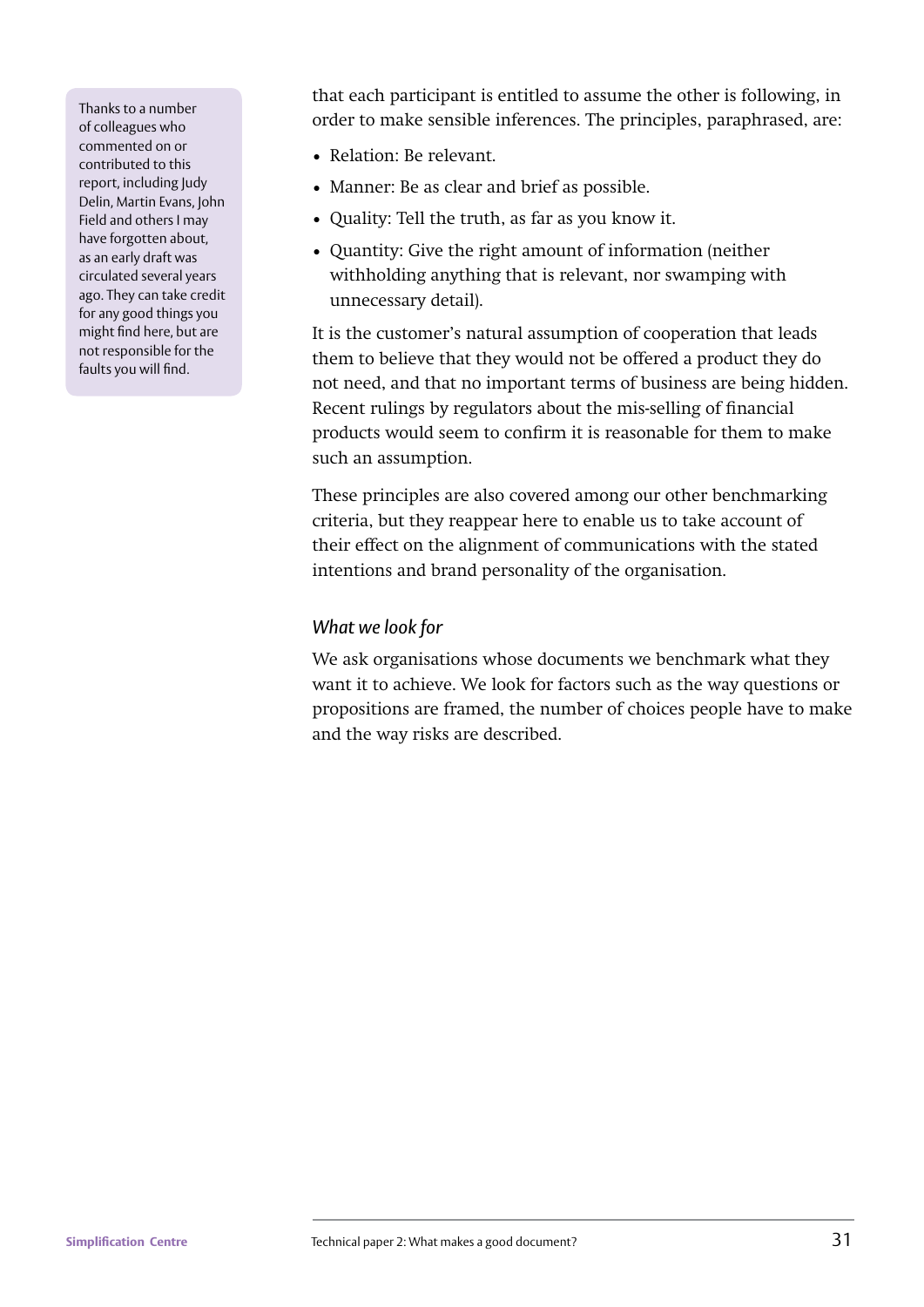### **References**

- Anderson, T., H, & Armbruster, B. B. (1986). Readable textbooks. In J. Orasanu (Ed.), *Reading comprehension: from research to practice* (pp. 151-162). Hillsdale, NJ: Lawrence Erlbaum Associates.
- Armbruster, B.B. (1984). The problem of 'inconsiderate texts'. In G.G. Duffy, L.R. Roehler, & J. Mason (Eds.), *Theoretical issues in reading comprehension* (202-217). White Plains, NY: Longman.
- Atkinson, A., S. McKay, et al. (2007). Levels of !nancial capability in the UK. *Public Money & Management*, 27, 29-36.
- Ausubel, D. (1963). *The Psychology of Meaningful Verbal Learning*. Orlando, Florida: Grune & Stratton.
- Baker, L., & Brown, A.L. (1984). Metacognitive skills in reading. In P.D. Pearson (Ed.), *Handbook of reading research* (353-394). New York: Longman.
- Baldwin, R. S., Peleg-Bruckner, Z., & McClintock, A. H. (1985). Effects of topic interest and prior knowledge on reading comprehension. *Reading Research Quarterly*, 20, 497–504.
- Baron, N.S. (2001). Commas and canaries: the role of punctuation in speech and writing', *Language Sciences*, 23: 15-67
- Bolinger, D. (1980). *Language: the loaded weapon*. London and New York: Longman.
- Britton, B., & Glynn S. (eds). (1987). *Executive control processes in reading,* Hillsdale, NJ: Lawrence Erlbaum Associates.
- Brown, A.L. (1980). Metacognitive development and reading. In R. J. Spiro, B. C. Bruce, & W. F. Brewer (Eds.), *Theoretical issues in reading comprehension*. Hillsdale, NJ: Lawrence Erlbaum Associates.
- Brown, G., & Yule, G. (1983). *Discourse Analysis.* Cambridge: Cambridge University Press.
- Cohen, H., Douaire, J. & Elsabbagh, M. (2001). The role of prosody in discourse processing, *Brain and Cognition,* 46, 73-82.
- Coleman, E.B., 1962. Improving comprehensibility by shortening sentences. *Journal of Applied Psychology,* 46, 131-134.
- Crystal, D. (2006). *The !ght for English: How Language Pundits Ate, Shot, and Left* Oxford University Press.
- De Beaugrande, R., (1984). *Text production: Towards a science of composition*. Norwood, NJ: Ablex.
- De Meza, D., Irlenbusch, B., Reyniers, D. (2008) Financial capability: a behavioural economics perspective. Consumer Research paper 69. London: Financial Services Authority
- DfES. (2003). *The Skills for Life Survey: a national needs and impact survey of literacy, numeracy and ICT skills*. Research Brief RB 490, London: Department for Education and Skills.
- Evetts, J., & Gauthier, M. (2005). *Literacy Task Assessment Guide*. National Literacy Secretariat, Canada.
- Felker, D.B., Pickering, F., Charrow, V.R., Holland, V.M., & Redish, J.C. (1981). *Guidelines for Document Designers*. Washington DC: American Institutes for Research.
- Ferreira, F. (2003) The misinterpretation of noncanonical sentences. *Cognitive Psychology* 47, 164–203.
- Flesch, R.F., (1948) A new readability yardstick. *Journal of Applied Psychology*. 32: 221-233.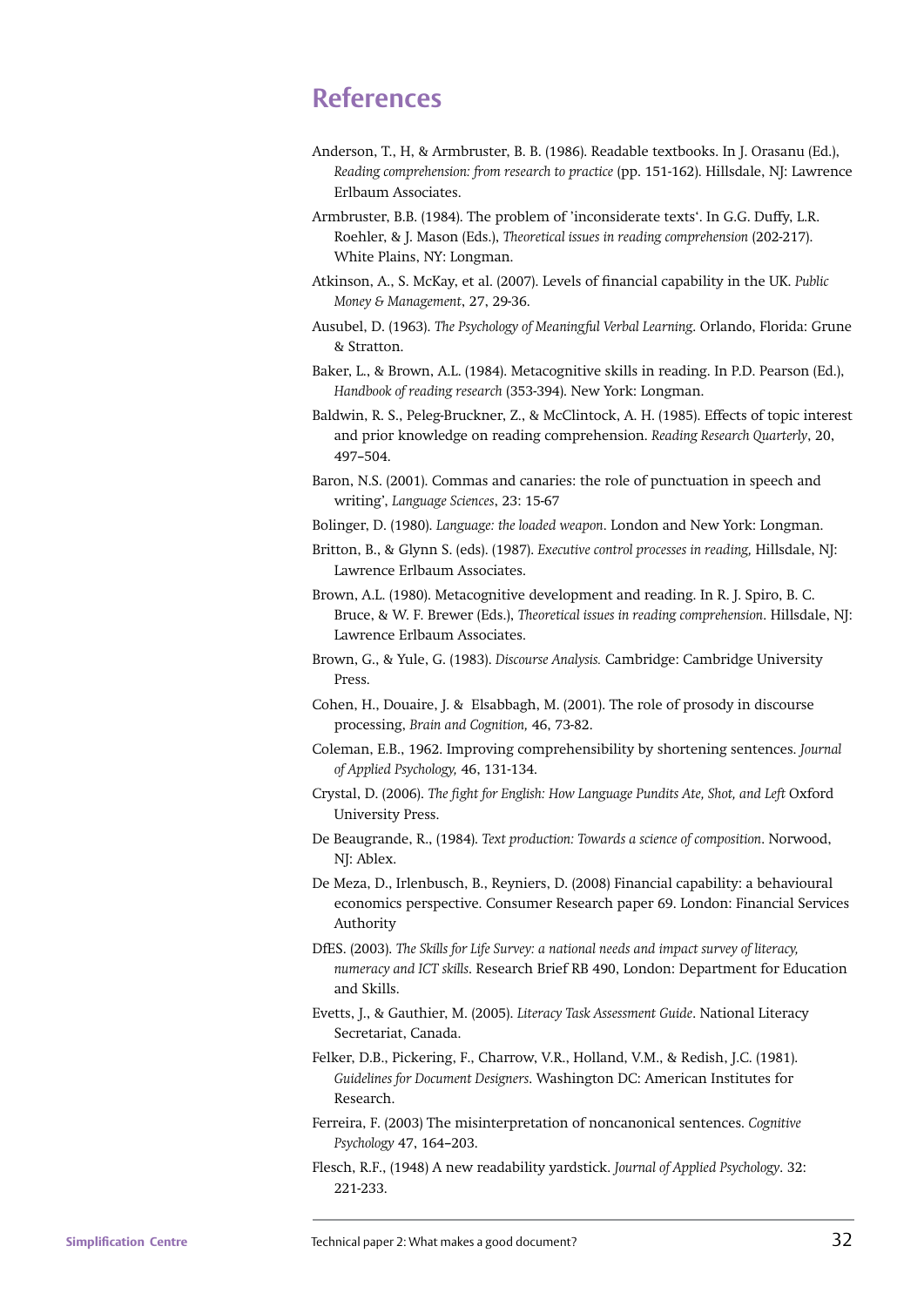- Gibbs, R. and Steen, G. (eds) (1999) *Metaphor in Cognitive Linguistics.* Amsterdam: Benjamins.
- Gibson, J.J. (1977), The Theory of Affordances. In *Perceiving, Acting, and Knowing,* R. Shaw and J. Bransford (eds). Hillsdale, NJ: Lawrence Erlbaum Associates.
- Gigerenzer, G., & Goldstein, D. (1996). Reasoning the fast and frugal way: models of bounded rationality, Psychological Review, 103(4), 650 – 669
- Glynn, S., & DiVesta, F. (1979). The control of prose processing via instructional and typographic cues, *Journal of Educational Psychology,* 71, 595-603.
- Grice, H. P. (1975). Logic and conversation. In P. Cole & J. Sadock (Eds.), S*yntax and semantics III: Speech acts.* New York: Academic Press.
- Harper, R & Shatwell, B. (2002). Paper-mail in the Home of the 21 st Century: An analysis of the future of paper-mail and implications for the design of electronic alternatives, *Journal of Interactive Marketing*, April/June, 3, 311-323.
- Hartley, J. (1978). *Designing instructional text*. NY: Nichols Publishing Company.
- Hartley, J., & Davies, I. (1976). Preinstructional strategies: the role of pretests, behavioural objectives, overviews and advance organizers. *Review of Educational Research.* 46, 239-265.
- Holland, V.M., & Rose, A.M. (1980). *Understanding instructions with complex conditions* (Document Design Project Technical Report No 5). Washington DC: American Institutes for Research.
- Horgan, Dianne (1976). The development of the full passive. *Journal of Child Language*, 5, 65-80.
- Hudson, R.A. (1996). *Sociolinguistics*. Cambridge University Press.
- Hupet, M., & LeBouedec, B. (1975). Definiteness and voice in the interpretation of active and passive sentences. *Quarterly Journal of Experimental Psychology,* 27, 323-330.
- Iyengar, S., & Lepper, M. (2000) When choice is demotivating: can one desire too much of a good thing? *Journal of Personality and Social Psychology* 76, 995-1006.
- Just, M., & Clark, H.H., (1973). Drawing inferences from the presuppositions and implications of affirmative and negative sentences. *Memory & Cognition*, 4, 318-322.
- Kahneman, D., & Tversky, A. (1979). Prospect theory: an analysis of decision under risk. *Econometrica*, 47(2), 263-292
- Kaplan, R., & Norton, D. (1992) The balanced scorecard measures that drive performance. *Harvard Business Review*. 70(1), 71-79.
- Kaplan, R., & Norton, D. (1996). *The balanced scorecard: translating strategy into action.* Harvard Business School Press
- Kintsch, W. (1974). *The representation of meaning in memory*. Hillsdale, NJ: Lawrence Erlbaum Associates.
- Kintsch, W., & van Dijk T.A. (1978). Toward a model of text comprehension and production. *Psychological Review*, 85, 363-94.
- Kirsch, I. (2001). *The international adult literacy survey (IALS): Understanding what was measured* (ETS Research Report RR-01-25). Princeton, NJ: Educational Testing Service.
- Klare, G. R. (1984). Readability. In D. P. Pearson, R. Barr, M. L. Kamil & P. Mosenthal (Eds.), *Handbook of Reading Research* (pp. 681-744). Mahwah, NJ: Lawrence Erlbaum Associates.
- Kurosu, M., & Kashimura, K. (1995). Apparent usability vs inherent usability: experimental analysis on the determinants of apparent usability, *CHI '95 Conference Companion*, 292-293.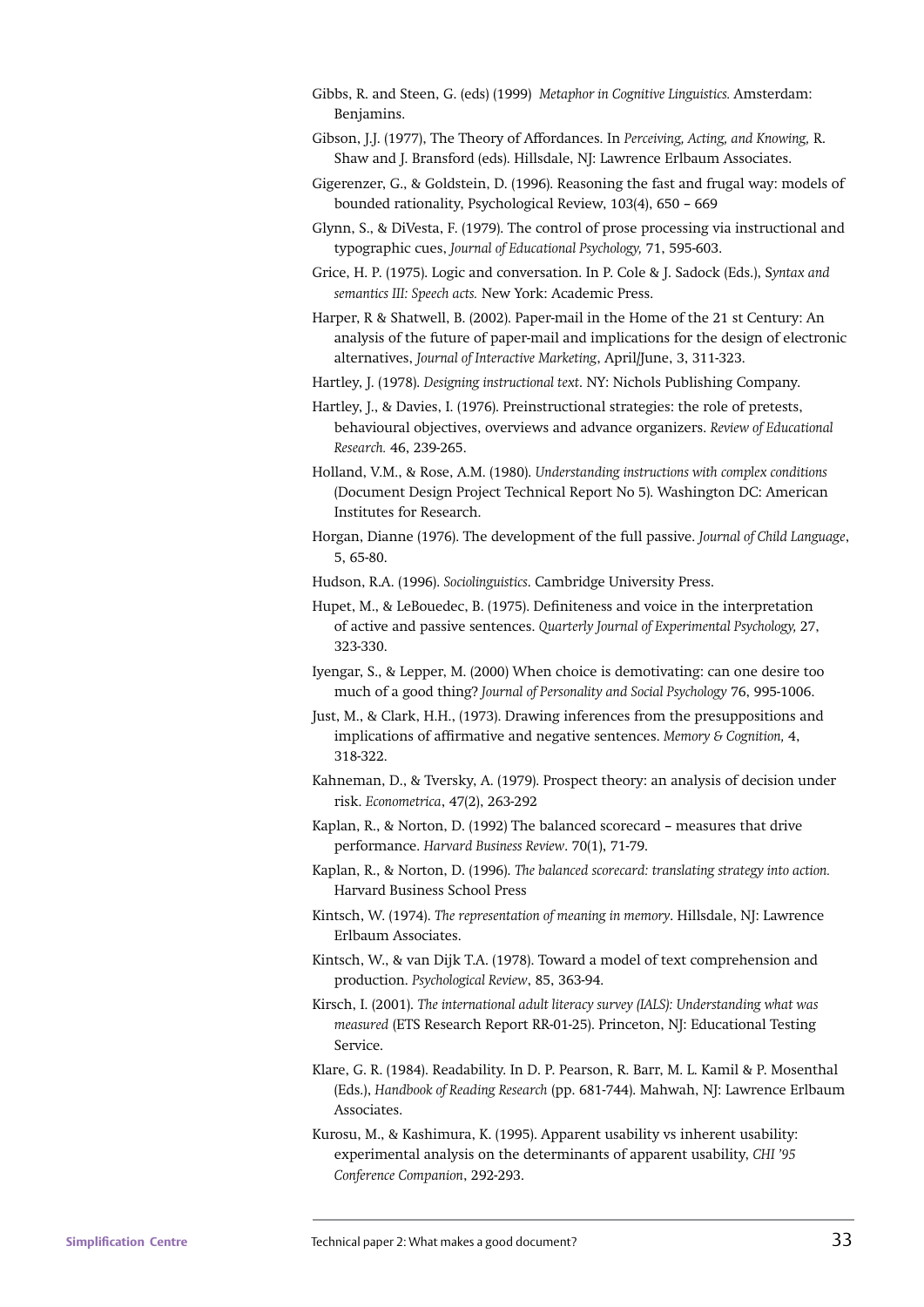- Liberman, N., Sagristano, M.D. et al. (2002). "The effect of temporal distance on level of mental construal." *Journal of Experimental Social Psychology* 38(6): 523-534.
- Lidwell, W., Holden, K. & Butler, J. (1983). *Universal Principles of Design,* Gloucester, MA: Rockport.
- McNamara, T.P., Miller, D.L., and Bransford, J.D. (1984). Mental models and reading comprehension. In P.D. Pearson (Ed.), *Handbook of reading research* (490-511). New York: Longman.
- McVee, M.B., Dunsmore, K., & Gavelek, J.R. (2005). Schema Theory Revisited. *Review of Educational Research*, 75, 531-566.
- Meyer, C., & Schwager, A. (2007). Understanding customer experience. Harvard Business Review, 85 (2), 116-126.
- Miller, G. A. (1956). The magical number seven, plus or minus two: Some limits on our capacity for processing information. *Psychological Review*, 63, 81-97
- Nagy, W.E. and Herman, P.A. (1987). Breadth and depth of vocabulary knowledge: Implications for acquisition and instruction. In M. McKeown and M. Curtis (Eds.), *The Nature of Vocabulary Acquisition,* (19-35). Hillsdale, NJ: Erlbaum Associates.
- Neisser, U., & Weene, P, (1962). Hierarchies in concept attainment. *Journal of Experimental Psychology,* 61, 451-460.
- Novick, L. R., & Morse, D. L. (2000). Folding a fish, making a mushroom: the role of diagrams in executing assembly procedures. *Memory & Cognition* 28, 1242–1256.
- Paris, S.G., Wasik, B.A., & Turner, J.C. (1991). The development of strategic readers. In R. Barr, M.L. Kamil, P. Mosenthal, & P.D. Pearson (Eds.), *Handbook of Reading Research* (Vol. 2, 609-640). New York: Longman.
- Paivio, A., (1971). *Imagery & Verbal Processes.* New York: Holt.
- Petros, T. V., Bentz, B., Hammes, K., & Zehr, D. H. (1990). The components of text that influence reading times and recall in skilled and less skilled college readers. *Discourse Processes,* 13, 387-400.
- Petty, R. E., & Cacioppo, J. T. (1983). Central and peripheral routes to persuasion: Application to advertising. In L. Percy & A. Woodside (eds). *Advertising and consumer psychology.* Lexington: D. C. Heath.
- Petty, R. E., & Cacioppo, J. T. (1984), Source factors and the elaboration likelihood model of persuasion. *Advances in Consumer Research.* 11, 668-672
- Russell-Minda E., et al (2007), The legibility of typefaces for readers with low vision: a research review, *Journal of Visual Impairment & Blindness,* July 2007.
- Sherman, M. (1976). Adjectival negation and the comprehension of multiple negated sentences. *Journal of Verbal Learning and Verbal Behavior*, 12, 21-31.
- Slobin, D.l. (1966). Grammatical transformations and sentence comprehension in childhood and adulthood. *Journal of Verbal Learning and Verbal Behavior,* 5*,* 219-227.
- Spencer, H. (1968). *The visible word.* London: Lund Humphries.
- Stevens, K. (1980). The effect of topic interest on the reading comprehension of higher ability students. *Journal of Educational Research*, 73, 365–368.
- Swales, J.M. (1990). *Genre Analysis.* Cambridge: Cambridge University Press
- Thaler, R., & Sunstein, C. (2008). *Nudge: improving decisions about health, wealth and happiness.* Yale University Press
- Thomas, L. (1976). *The self-organized learner and the printed word*. Uxbridge, England: Brunel University Centre for the Study of Human Learning.
- Tinker, M. (1963). *Bases for effective reading*, University of Minnesota Press.
- Truss, L. (2005). *Eats, Shoots & Leaves: The Zero Tolerance Approach to Punctuation* (2005) Profile Books Ltd.